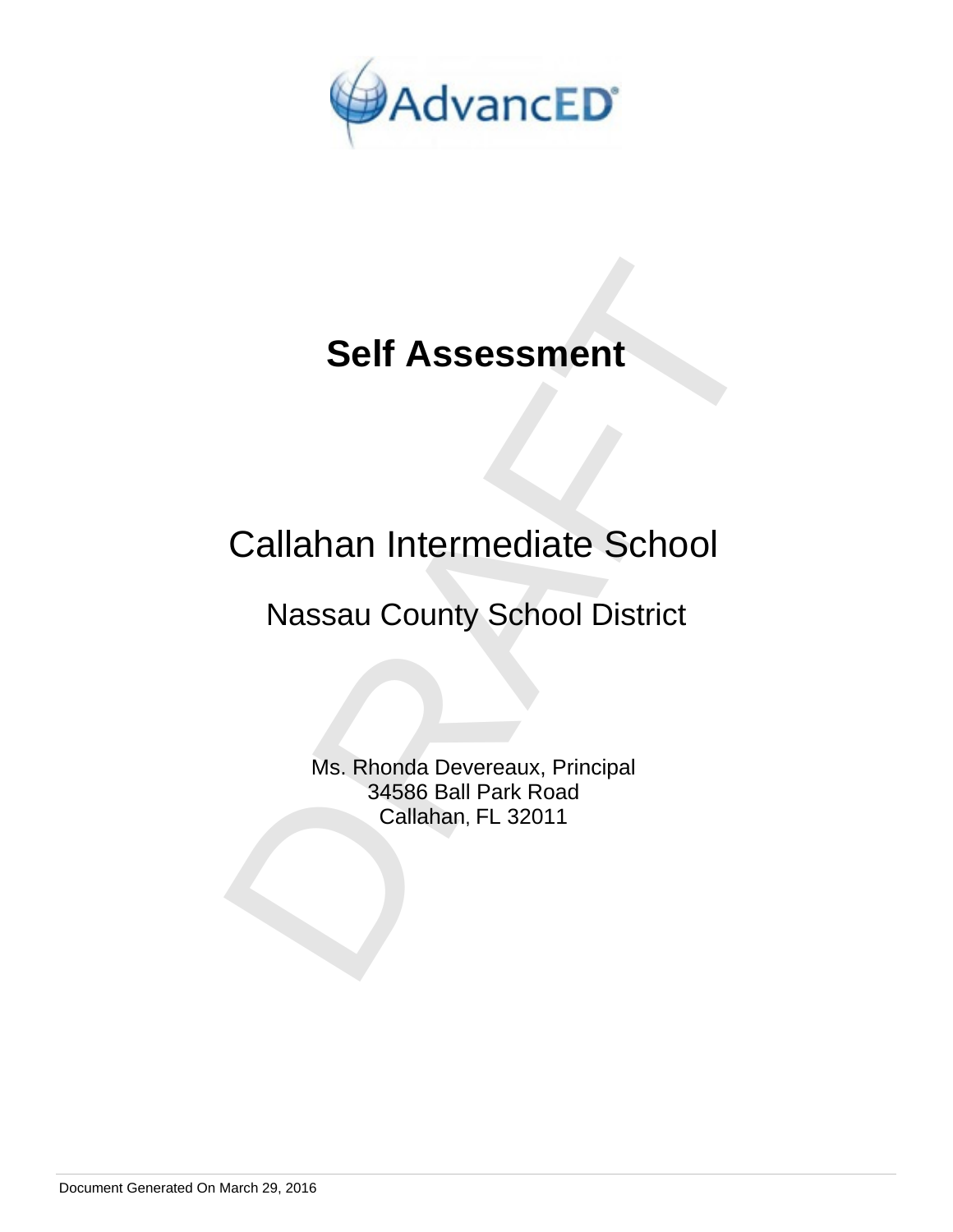# **TABLE OF CONTENTS**

| 17 |
|----|
|    |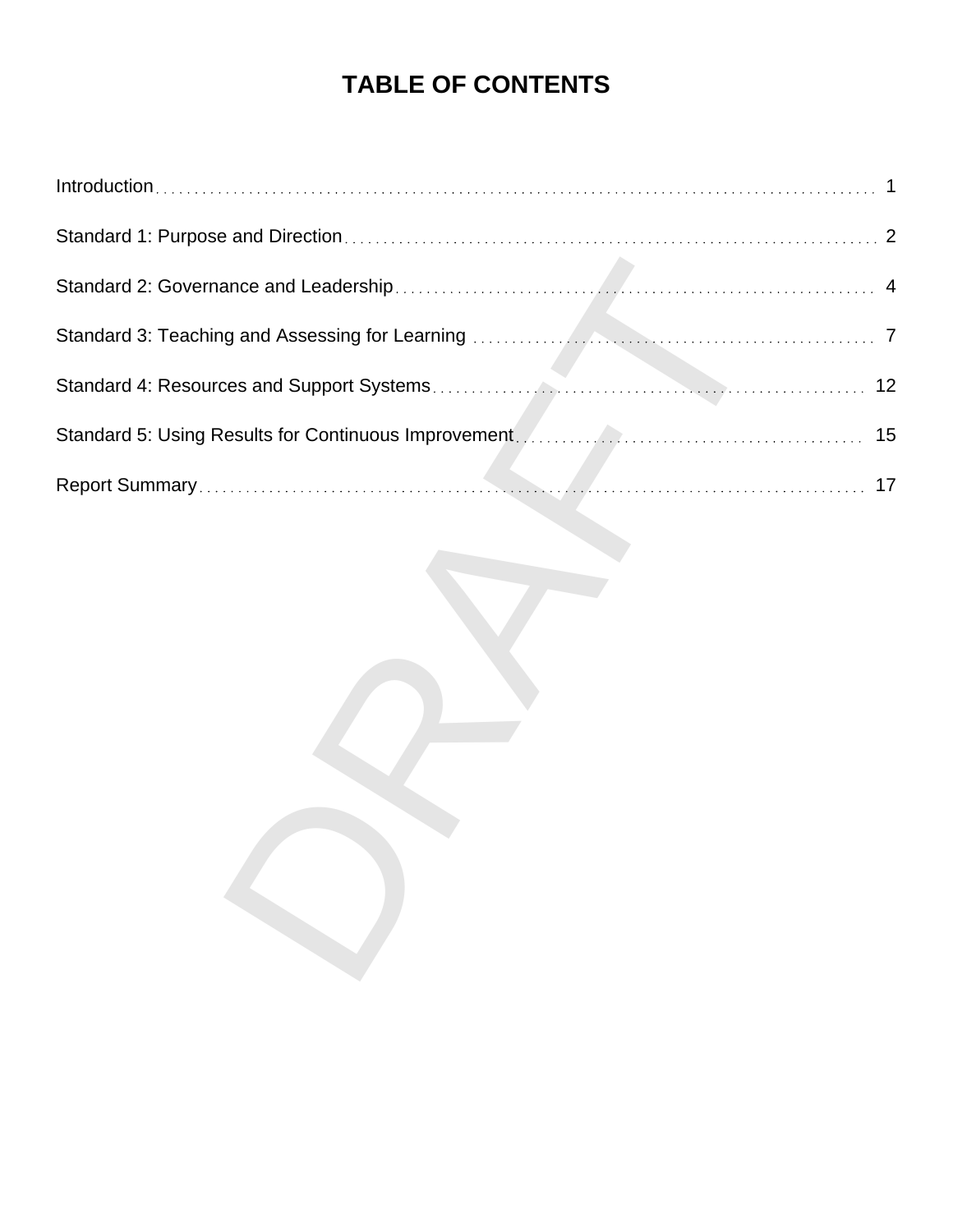## **Introduction**

Process for the institution's External Review. AdvancED's Self Assessment (SA) diagnostic is based on the AdvancED Standards of Quality, which serves as the foundation of the accreditation and continuous improvement process. The SA is a valuable tool for collaboratively engaging staff members and stakeholders in purposeful, honest dialogue and reflection to assess the institution's adherence to the Standards, and guide its continuous improvement efforts. The SA includes the institution's self-ratings of and the evidence cited for each of the indicators, comments that explain the indicator's ratings and an overall narrative for each Standard. The results of the SA are reviewed by the External Review Team as one essential component of the preparation process for the institution's External Review.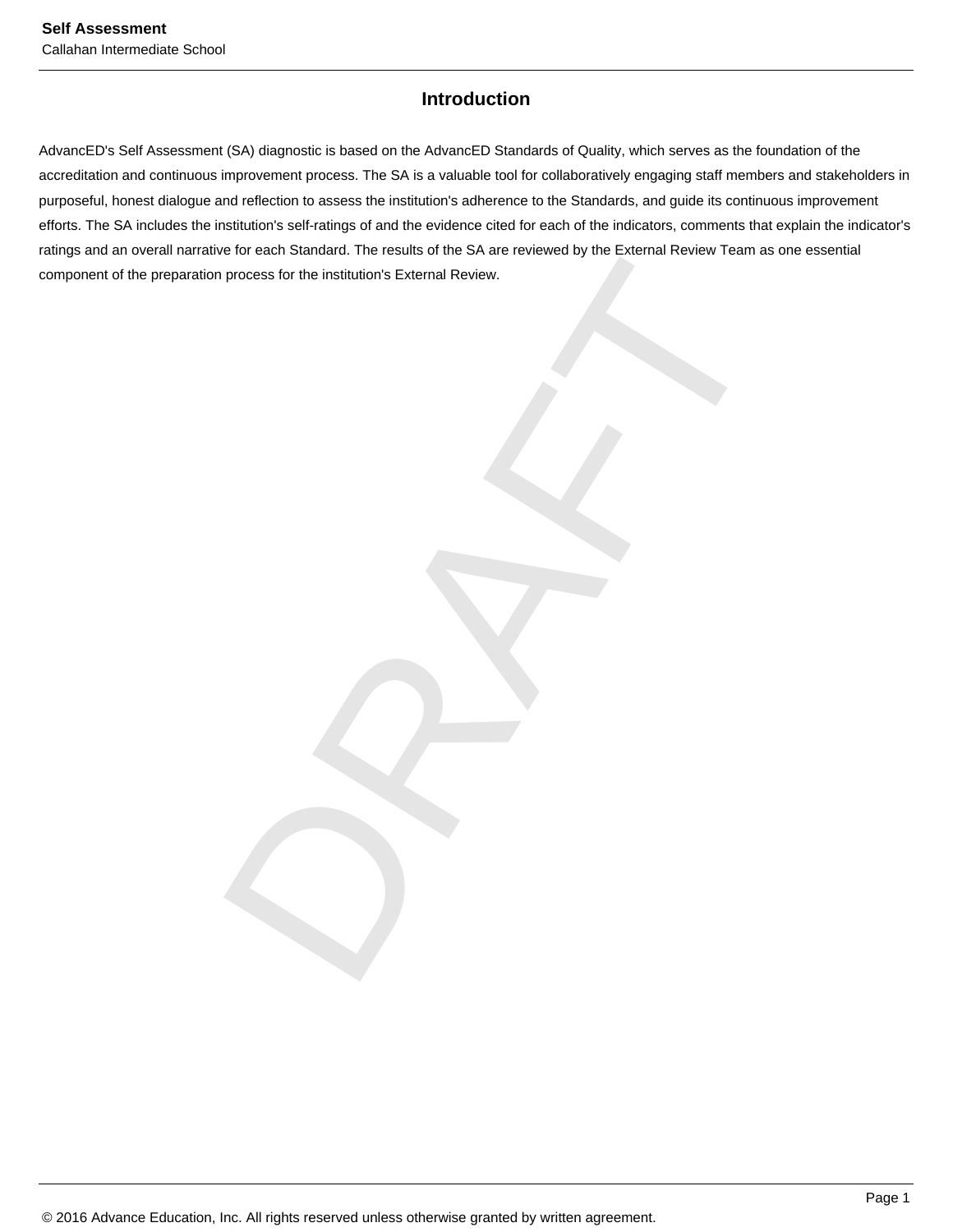## **Standard 1: Purpose and Direction**

The school maintains and communicates a purpose and direction that commit to high expectations for learning as well as shared values and beliefs about teaching and learning.

Overall Rating: 4.0

| Indicator | <b>Statement or Question</b>                                                                                                                                                                                                                                                                                                | Response                                                                                                                                                                                                                                                                                                                                                                                                                                                                                                                                                                                                                                                                                                                                               | <b>Evidence</b>                                                                                                                                                                                                                                                                                                                                                                                                                                                                                                   | Rating  |
|-----------|-----------------------------------------------------------------------------------------------------------------------------------------------------------------------------------------------------------------------------------------------------------------------------------------------------------------------------|--------------------------------------------------------------------------------------------------------------------------------------------------------------------------------------------------------------------------------------------------------------------------------------------------------------------------------------------------------------------------------------------------------------------------------------------------------------------------------------------------------------------------------------------------------------------------------------------------------------------------------------------------------------------------------------------------------------------------------------------------------|-------------------------------------------------------------------------------------------------------------------------------------------------------------------------------------------------------------------------------------------------------------------------------------------------------------------------------------------------------------------------------------------------------------------------------------------------------------------------------------------------------------------|---------|
| 1.1       | The school engages in a<br>systematic, inclusive, and<br>comprehensive process to<br>review, revise, and communicate<br>a school purpose for student<br>success.                                                                                                                                                            | The process for review, revision, and<br>communication of the school's purpose<br>is clearly documented, and a record of<br>the use and results of the process is<br>maintained. The process is formalized<br>and implemented with fidelity on a<br>regular schedule. The process includes<br>participation by representatives selected<br>at random from all stakeholder groups.<br>The purpose statement clearly focuses<br>on student success.                                                                                                                                                                                                                                                                                                      | •Survey results<br>•Examples of<br>communications to<br>stakeholders about the<br>school's purpose (i.e.<br>website, newsletters,<br>annual report, student<br>handbook)<br>•Communication plan to<br>stakeholders regarding the<br>school's purpose<br>•Minutes from meetings<br>related to development of<br>the school's purpose<br>•Documentation or<br>description of the process<br>for creating the school's<br>purpose including the role<br>of stakeholders<br>•Purpose statements -<br>past and present | Level 4 |
|           |                                                                                                                                                                                                                                                                                                                             |                                                                                                                                                                                                                                                                                                                                                                                                                                                                                                                                                                                                                                                                                                                                                        |                                                                                                                                                                                                                                                                                                                                                                                                                                                                                                                   |         |
| Indicator | <b>Statement or Question</b>                                                                                                                                                                                                                                                                                                | <b>Response</b>                                                                                                                                                                                                                                                                                                                                                                                                                                                                                                                                                                                                                                                                                                                                        | <b>Evidence</b>                                                                                                                                                                                                                                                                                                                                                                                                                                                                                                   | Rating  |
| 1.2       | The school's leadership and staff<br>commit to a culture that is based<br>on shared values and beliefs<br>about teaching and learning and<br>supports challenging, equitable<br>educational programs and<br>learning experiences for all<br>students that include<br>achievement of learning, thinking,<br>and life skills. | Commitment to shared values and<br>beliefs about teaching and learning is<br>clearly evident in documentation and<br>decision making. This commitment is<br>always reflected in communication<br>among leaders and staff. Challenging<br>educational programs and equitable<br>learning experiences are implemented in<br>a measurable way so that all students<br>achieve learning, thinking, and life skills<br>necessary for success. Evidence<br>indicates a strong commitment to<br>instructional practices that include active<br>student engagement, a focus on depth<br>of understanding, and the application of<br>knowledge and skills. School leadership<br>and staff hold one another accountable<br>to high expectations for professional | •Agendas and/or minutes<br>that reference a<br>commitment to the<br>components of the<br>school's statement of<br>purpose<br>•Survey results<br>.The school's statement of<br>purpose<br>•Student assessment data,<br>lesson plans, curriculum<br>maps/pacing guides                                                                                                                                                                                                                                              | Level 4 |

| Indicator | <b>Statement or Question</b>                                                                                                                                                                                                                                                                                                 | <b>Response</b>                                                                                                                                                                                                                                                                                                                                                                                                                                                                                                                                                                                                                                                                                                                                                     | Evidence                                                                                                                                                                                                                                                                       | Rating  |
|-----------|------------------------------------------------------------------------------------------------------------------------------------------------------------------------------------------------------------------------------------------------------------------------------------------------------------------------------|---------------------------------------------------------------------------------------------------------------------------------------------------------------------------------------------------------------------------------------------------------------------------------------------------------------------------------------------------------------------------------------------------------------------------------------------------------------------------------------------------------------------------------------------------------------------------------------------------------------------------------------------------------------------------------------------------------------------------------------------------------------------|--------------------------------------------------------------------------------------------------------------------------------------------------------------------------------------------------------------------------------------------------------------------------------|---------|
| 1.2       | The school's leadership and staff<br>commit to a culture that is based<br>on shared values and beliefs<br>about teaching and learning and<br>supports challenging, equitable<br>educational programs and<br>learning experiences for all<br>students that include<br>achievement of learning, thinking,<br>land life skills. | Commitment to shared values and<br>beliefs about teaching and learning is<br>clearly evident in documentation and<br>decision making. This commitment is<br>always reflected in communication<br>among leaders and staff. Challenging<br>educational programs and equitable<br>learning experiences are implemented in<br>a measurable way so that all students<br>achieve learning, thinking, and life skills<br>necessary for success. Evidence<br>indicates a strong commitment to<br>instructional practices that include active<br>student engagement, a focus on depth<br>of understanding, and the application of<br>knowledge and skills. School leadership<br>and staff hold one another accountable<br>to high expectations for professional<br>practice. | •Agendas and/or minutes<br>that reference a<br>commitment to the<br>components of the<br>school's statement of<br>purpose<br>Survey results <sup></sup><br>The school's statement of<br>purpose<br>•Student assessment data,<br>lesson plans, curriculum<br>maps/pacing guides | Level 4 |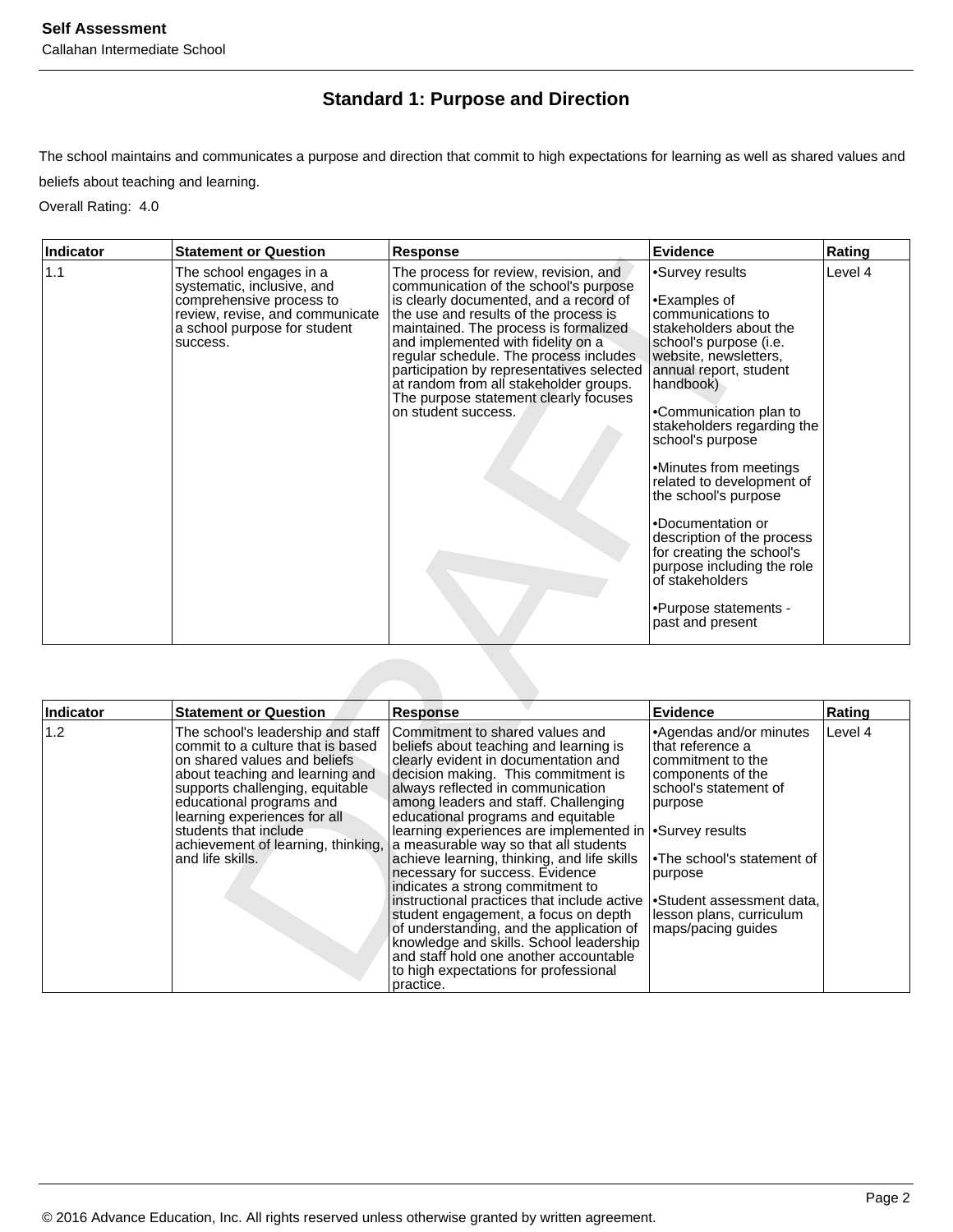Callahan Intermediate School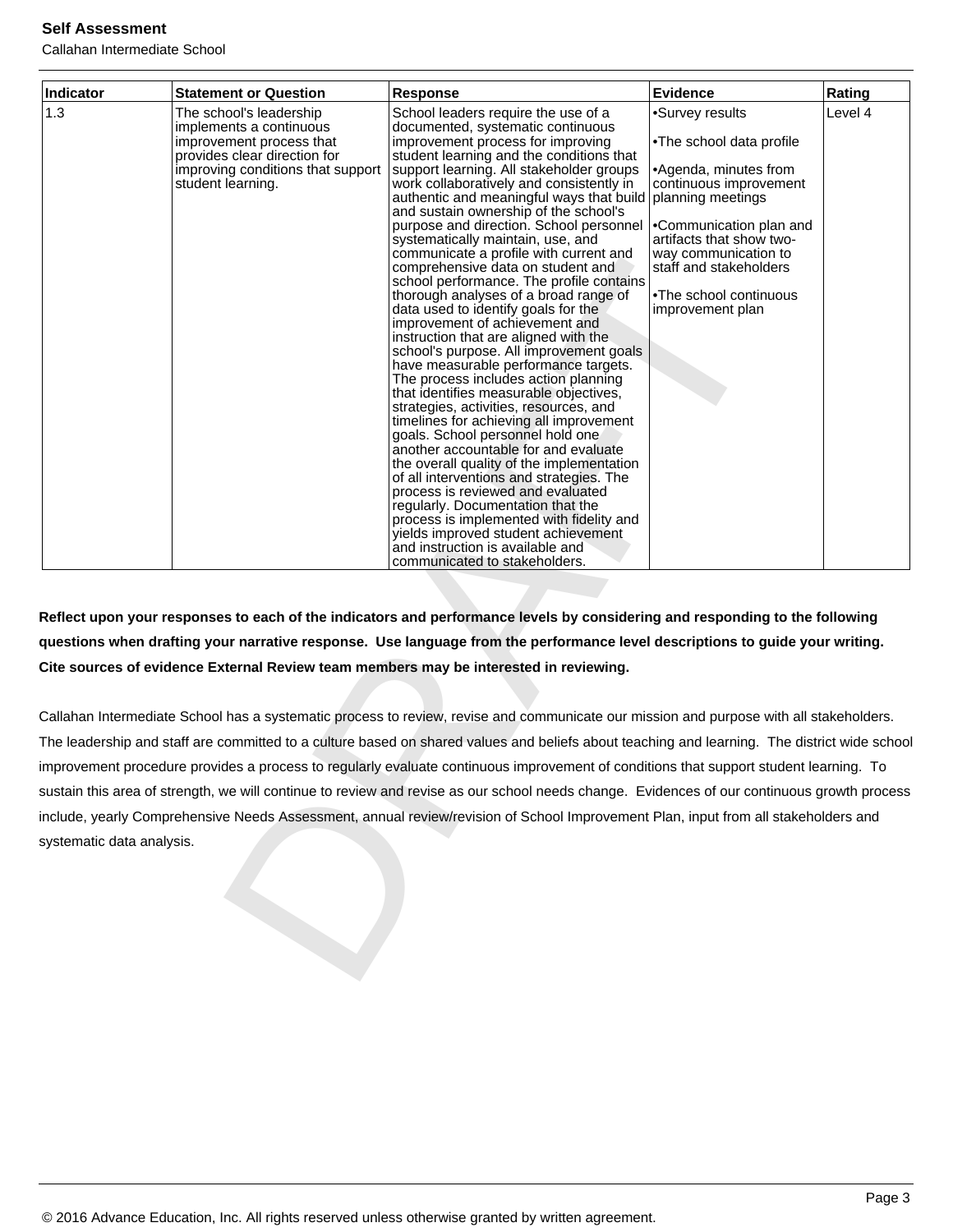## **Standard 2: Governance and Leadership**

The school operates under governance and leadership that promote and support student performance and school effectiveness. Overall Rating: 4.0

| <b>Indicator</b> | <b>Statement or Question</b>                                                                                                | <b>Response</b>                                                                                                                                                                                                                                                                                                                                                                                                                                                                                                                                                                    | Evidence                                                                                                                                                                                                                                             | Rating  |
|------------------|-----------------------------------------------------------------------------------------------------------------------------|------------------------------------------------------------------------------------------------------------------------------------------------------------------------------------------------------------------------------------------------------------------------------------------------------------------------------------------------------------------------------------------------------------------------------------------------------------------------------------------------------------------------------------------------------------------------------------|------------------------------------------------------------------------------------------------------------------------------------------------------------------------------------------------------------------------------------------------------|---------|
| 2.1              | The governing body establishes<br>policies and supports practices<br>that ensure effective<br>administration of the school. | Policies and practices clearly and<br>directly support the school's purpose and<br>direction and the effective operation of<br>the school. Policies and practices<br>require and have mechanisms in place<br>for monitoring effective instruction and<br>assessment that produce equitable and<br>challenging learning experiences for all<br>students. There are policies and<br>practices requiring and giving direction<br>for professional growth of all staff.<br>Policies and practices provide clear<br>requirements, direction for, and<br>oversight of fiscal management. | •Student handbooks<br>•Governing body policies,<br>procedures, and practices<br>•Staff handbooks<br>•Communications to<br>stakeholder about policy<br>revisions<br>•School handbooks<br>•Teacher evaluation<br>handbook, deliberate<br>practice plan | Level 4 |

|           | policies and supports practices<br>that ensure effective<br>administration of the school. | directly support the school's purpose and<br>direction and the effective operation of<br>the school. Policies and practices<br>require and have mechanisms in place<br>for monitoring effective instruction and<br>assessment that produce equitable and<br>challenging learning experiences for all<br>students. There are policies and<br>practices requiring and giving direction<br>for professional growth of all staff.<br>Policies and practices provide clear<br>requirements, direction for, and<br>oversight of fiscal management.                                                                                                                                                                                                                                               | •Governing body policies,<br>procedures, and practices<br>•Staff handbooks<br>•Communications to<br>stakeholder about policy<br><i>revisions</i><br>•School handbooks<br>•Teacher evaluation<br>handbook, deliberate<br>practice plan                                                                                                                                                                                                                                                                                                                                                                                      |         |
|-----------|-------------------------------------------------------------------------------------------|--------------------------------------------------------------------------------------------------------------------------------------------------------------------------------------------------------------------------------------------------------------------------------------------------------------------------------------------------------------------------------------------------------------------------------------------------------------------------------------------------------------------------------------------------------------------------------------------------------------------------------------------------------------------------------------------------------------------------------------------------------------------------------------------|----------------------------------------------------------------------------------------------------------------------------------------------------------------------------------------------------------------------------------------------------------------------------------------------------------------------------------------------------------------------------------------------------------------------------------------------------------------------------------------------------------------------------------------------------------------------------------------------------------------------------|---------|
| Indicator | <b>Statement or Question</b>                                                              | <b>Response</b>                                                                                                                                                                                                                                                                                                                                                                                                                                                                                                                                                                                                                                                                                                                                                                            | <b>Evidence</b>                                                                                                                                                                                                                                                                                                                                                                                                                                                                                                                                                                                                            | Rating  |
| 2.2       | The governing body operates<br>responsibly and functions<br>effectively.                  | The governing body has implemented a<br>process to evaluate its decisions and<br>actions to ensure they are in accordance<br>with defined roles and responsibilities, a<br>formally adopted code of ethics, and free<br>of conflict of interest. Governing body<br>members are required to participate in a<br>systematic, formal professional<br>development process regarding the roles<br>and responsibilities of the governing<br>body and its individual members. The<br>professional development curriculum<br>also includes conflict resolution,<br>decision-making, supervision and<br>evaluation, and fiscal responsibility.<br>Members comply with all policies,<br>procedures, laws, and regulations and<br>function as a cohesive unit for the<br>benefit of student learning. | •Governing body minutes<br>relating to training<br>•Communication plan to<br>inform all staff on code of<br>ethics, responsibilities,<br>conflict of interest<br>•List of assigned staff for<br>compliance<br>•Proof of legal counsel<br>•Assurances, certifications<br>•Governing body training<br>plan<br>•Findings of internal and<br>external reviews of<br>compliance with laws,<br>regulations, and policies<br>•Communications about<br>program regulations<br>•Historical compliance<br>data<br>•Governing body policies<br>on roles and<br>responsibilities, conflict of<br>interest<br>•Governing code of ethics | Level 4 |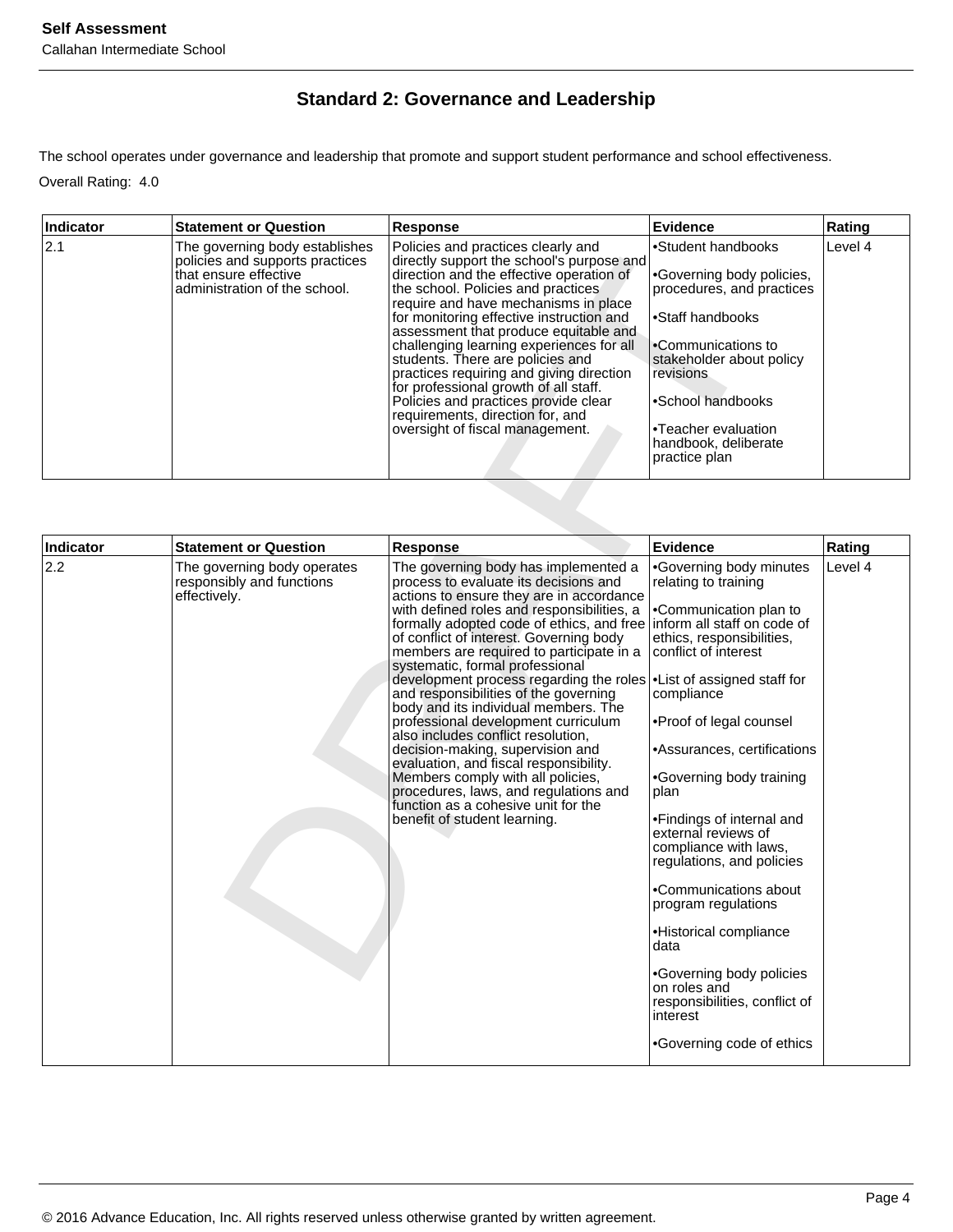| Indicator | <b>Statement or Question</b>                                                                                                                                                         | <b>Response</b>                                                                                                                                                                                                                                                                                                                                           | Evidence                                                                                                                                                                                                                                                                                                                                                                                              | Rating  |
|-----------|--------------------------------------------------------------------------------------------------------------------------------------------------------------------------------------|-----------------------------------------------------------------------------------------------------------------------------------------------------------------------------------------------------------------------------------------------------------------------------------------------------------------------------------------------------------|-------------------------------------------------------------------------------------------------------------------------------------------------------------------------------------------------------------------------------------------------------------------------------------------------------------------------------------------------------------------------------------------------------|---------|
| 2.3       | The governing body ensures that<br>the school leadership has the<br>autonomy to meet goals for<br>achievement and instruction and<br>to manage day-to-day operations<br>effectively. | The governing body consistently<br>protects, supports, and respects the<br>autonomy of school leadership to<br>accomplish goals for achievement and<br>instruction and to manage day-to-day<br>operations of the school. The governing<br>body maintains a clear distinction<br>between its roles and responsibilities<br>and those of school leadership. | •Roles and responsibilities<br>of school leadership<br>•School improvement plan<br>developed by the school<br>•Stakeholder input and<br>feedback<br>•Maintenance of<br>consistent academic<br>oversight, planning, and<br>resource allocation<br>•Communications<br>regarding board actions<br>•Survey results regarding<br>functions of the governing<br>body<br>•Agendas and minutes of<br>meetings | Level 4 |

|                  |                                                                                                     |                                                                                                                                                                                                                                                                                                                                                                                                                                                                                                                                                                                                                     | consistent academic<br>oversight, planning, and<br>resource allocation<br>•Communications<br>regarding board actions<br>•Survey results regarding<br>functions of the governing<br>body<br>•Agendas and minutes of<br>meetings                  |         |
|------------------|-----------------------------------------------------------------------------------------------------|---------------------------------------------------------------------------------------------------------------------------------------------------------------------------------------------------------------------------------------------------------------------------------------------------------------------------------------------------------------------------------------------------------------------------------------------------------------------------------------------------------------------------------------------------------------------------------------------------------------------|-------------------------------------------------------------------------------------------------------------------------------------------------------------------------------------------------------------------------------------------------|---------|
| <b>Indicator</b> | <b>Statement or Question</b>                                                                        | <b>Response</b>                                                                                                                                                                                                                                                                                                                                                                                                                                                                                                                                                                                                     | <b>Evidence</b>                                                                                                                                                                                                                                 | Rating  |
| 2.4              | Leadership and staff foster a<br>culture consistent with the<br>school's purpose and direction.     | Leaders and staff deliberately and<br>consistently align their decisions and<br>actions toward continuous improvement<br>to achieve the school's purpose. They<br>encourage, support, and expect all<br>students to be held to high standards in<br>all courses of study. All stakeholders are<br>collectively accountable for student<br>learning. School leaders actively and<br>consistently support and encourage<br>innovation, collaboration, shared<br>leadership, and rigorous professional<br>growth. The culture is characterized by<br>collaboration and a sense of community<br>among all stakeholders. | •Examples of collaboration<br>and shared leadership<br>•Survey results<br>•Examples of decisions<br>aligned with the school's<br>statement of purpose<br>•Examples of decisions in<br>support of the school's<br>continuous improvement<br>plan | Level 4 |
| Indicator        | <b>Statement or Question</b>                                                                        | <b>Response</b>                                                                                                                                                                                                                                                                                                                                                                                                                                                                                                                                                                                                     | <b>Evidence</b>                                                                                                                                                                                                                                 | Rating  |
| 2.5              | Leadership engages stakeholders<br>effectively in support of the<br>school's purpose and direction. | Leaders consistently communicate<br>effectively with appropriate and varied<br>representatives from stakeholder<br>groups, provide opportunities for<br>stakeholders to shape decisions, solicit<br>feedback and respond to stakeholders,<br>work collaboratively on school<br>improvement efforts, and provide and<br>support meaningful leadership roles for<br>stakeholders. School leaders' proactive<br>and persistent efforts result in<br>measurable, active stakeholder.                                                                                                                                    | •Minutes from meetings<br>with stakeholders<br>•Copies of surveys or<br>screen shots from online<br>surveys<br>•Survey responses<br>•Involvement of<br>stakeholders in a school<br>improvement plan.                                            | Level 4 |

| Indicator | <b>Statement or Question</b>                                     | <b>Response</b>                                                                                                                                                                                                                                                                                                                                                                                                                                                                                                                                                                                                        | Evidence                                                                                                                                                                                                                   | Rating  |
|-----------|------------------------------------------------------------------|------------------------------------------------------------------------------------------------------------------------------------------------------------------------------------------------------------------------------------------------------------------------------------------------------------------------------------------------------------------------------------------------------------------------------------------------------------------------------------------------------------------------------------------------------------------------------------------------------------------------|----------------------------------------------------------------------------------------------------------------------------------------------------------------------------------------------------------------------------|---------|
| 2.5       | effectively in support of the<br>school's purpose and direction. | Leadership engages stakeholders Leaders consistently communicate<br>effectively with appropriate and varied<br>representatives from stakeholder<br>groups, provide opportunities for<br>stakeholders to shape decisions, solicit<br>feedback and respond to stakeholders,<br>work collaboratively on school<br>improvement efforts, and provide and<br>support meaningful leadership roles for<br>stakeholders. School leaders' proactive<br>and persistent efforts result in<br>measurable, active stakeholder<br>participation; positive engagement in the<br>school; a strong sense of community;<br>and ownership. | Minutes from meetings<br>with stakeholders<br>l∙Copies of surveys or<br>screen shots from online<br>surveys<br>Survey responses<br>l•Involvement of<br>stakeholders in a school<br>limprovement plan<br>Communication plan | Level 4 |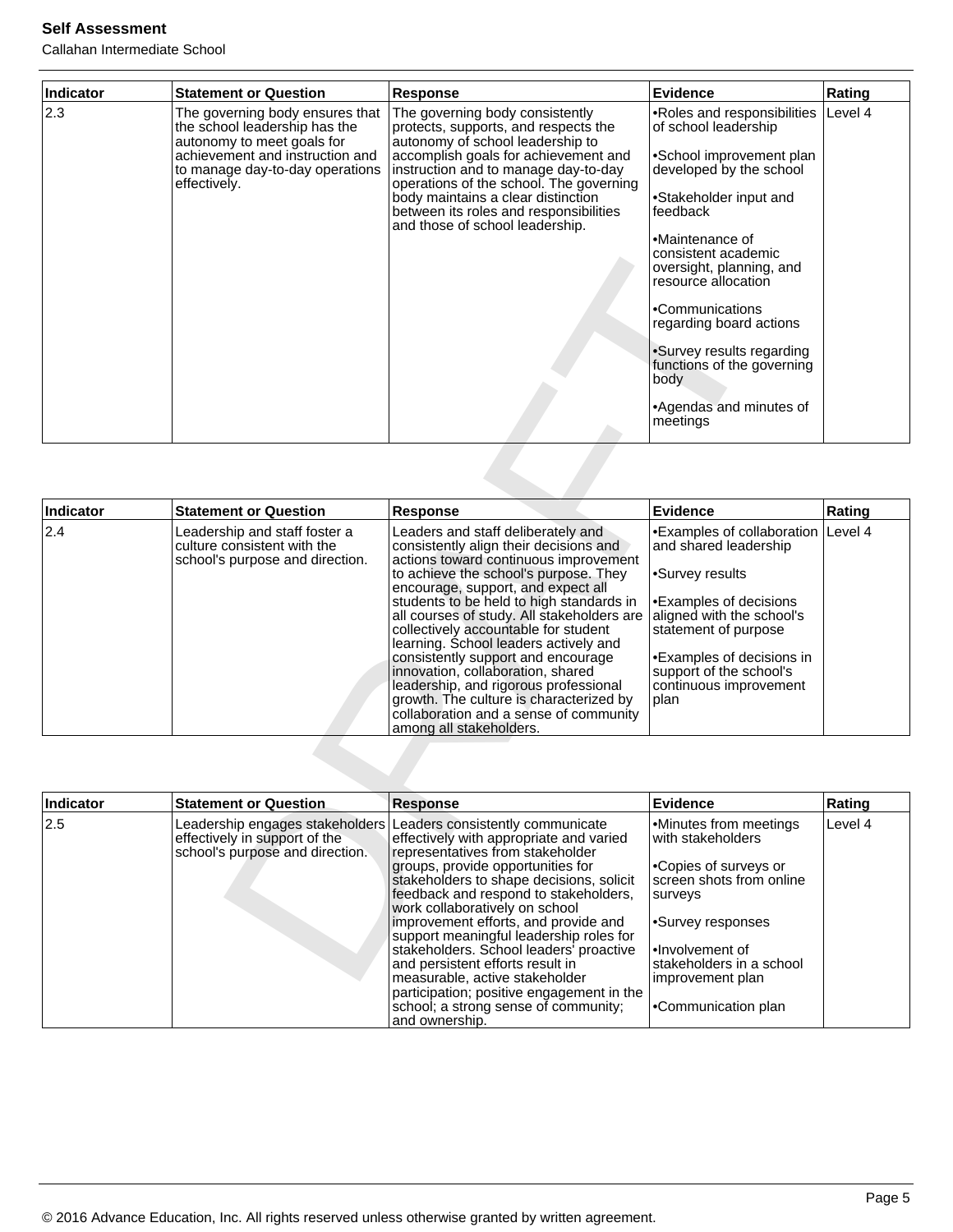Callahan Intermediate School

| Indicator | <b>Statement or Question</b>                                                                                                     | Response                                                                                                                                                                                                                                                                                                                                                                                                                                                                                                                                                                                                                                                                                                                                                                                                                                                                                                                                | <b>Evidence</b>                                                                                                                                                                                                                                                                                                                                                                                                          | Rating  |
|-----------|----------------------------------------------------------------------------------------------------------------------------------|-----------------------------------------------------------------------------------------------------------------------------------------------------------------------------------------------------------------------------------------------------------------------------------------------------------------------------------------------------------------------------------------------------------------------------------------------------------------------------------------------------------------------------------------------------------------------------------------------------------------------------------------------------------------------------------------------------------------------------------------------------------------------------------------------------------------------------------------------------------------------------------------------------------------------------------------|--------------------------------------------------------------------------------------------------------------------------------------------------------------------------------------------------------------------------------------------------------------------------------------------------------------------------------------------------------------------------------------------------------------------------|---------|
| 2.6       | Leadership and staff supervision<br>and evaluation processes result<br>in improved professional practice<br>and student success. | The primary focus of the criteria and<br>processes of supervision and evaluation<br>is improving professional practice and<br>ensuring student success. Supervision<br>and evaluation processes are<br>consistently and regularly implemented.<br>The results of the supervision and<br>evaluation processes are analyzed<br>carefully and used to monitor and<br>effectively adjust professional practice<br>and ensure student learning.                                                                                                                                                                                                                                                                                                                                                                                                                                                                                              | •Examples of professional<br>development offerings and<br>plans tied specifically to<br>the results from<br>supervision and evaluation<br>•Governing body policy on<br>supervision and evaluation<br>•Supervision and<br>evaluation documents with<br>criteria for improving<br>professional practice and<br>student success noted<br>·Job specific criteria<br>•Representative<br>supervision and evaluation<br>reports | Level 4 |
|           |                                                                                                                                  |                                                                                                                                                                                                                                                                                                                                                                                                                                                                                                                                                                                                                                                                                                                                                                                                                                                                                                                                         | •Deliberate practice plans                                                                                                                                                                                                                                                                                                                                                                                               |         |
|           |                                                                                                                                  | questions when drafting your narrative response. Use language from the performance level descriptions to guide your writing.<br>Cite sources of evidence External Review team members may be interested in reviewing.<br>The Nassau County School Board governs in a manner that ensures successful administration of schools to function responsibly and<br>effectively. Administrators are provided autonomy in the day-to-day operations of the school to promote student success. Callahan<br>Intermediate's leadership team fosters a culture that aligns with the school mission and purpose engaging all stakeholders. All processes,<br>including the evaluation process result in improved professional practice and student success. The Nassau County Administrative Rules<br>form the foundation upon which all other guidelines are based. District and school policies are aligned to state statutes and are consistently |                                                                                                                                                                                                                                                                                                                                                                                                                          |         |
|           |                                                                                                                                  | and regularly implemented. Policies and practices are available to all stakeholders at the district and school level.                                                                                                                                                                                                                                                                                                                                                                                                                                                                                                                                                                                                                                                                                                                                                                                                                   |                                                                                                                                                                                                                                                                                                                                                                                                                          |         |
|           |                                                                                                                                  |                                                                                                                                                                                                                                                                                                                                                                                                                                                                                                                                                                                                                                                                                                                                                                                                                                                                                                                                         |                                                                                                                                                                                                                                                                                                                                                                                                                          |         |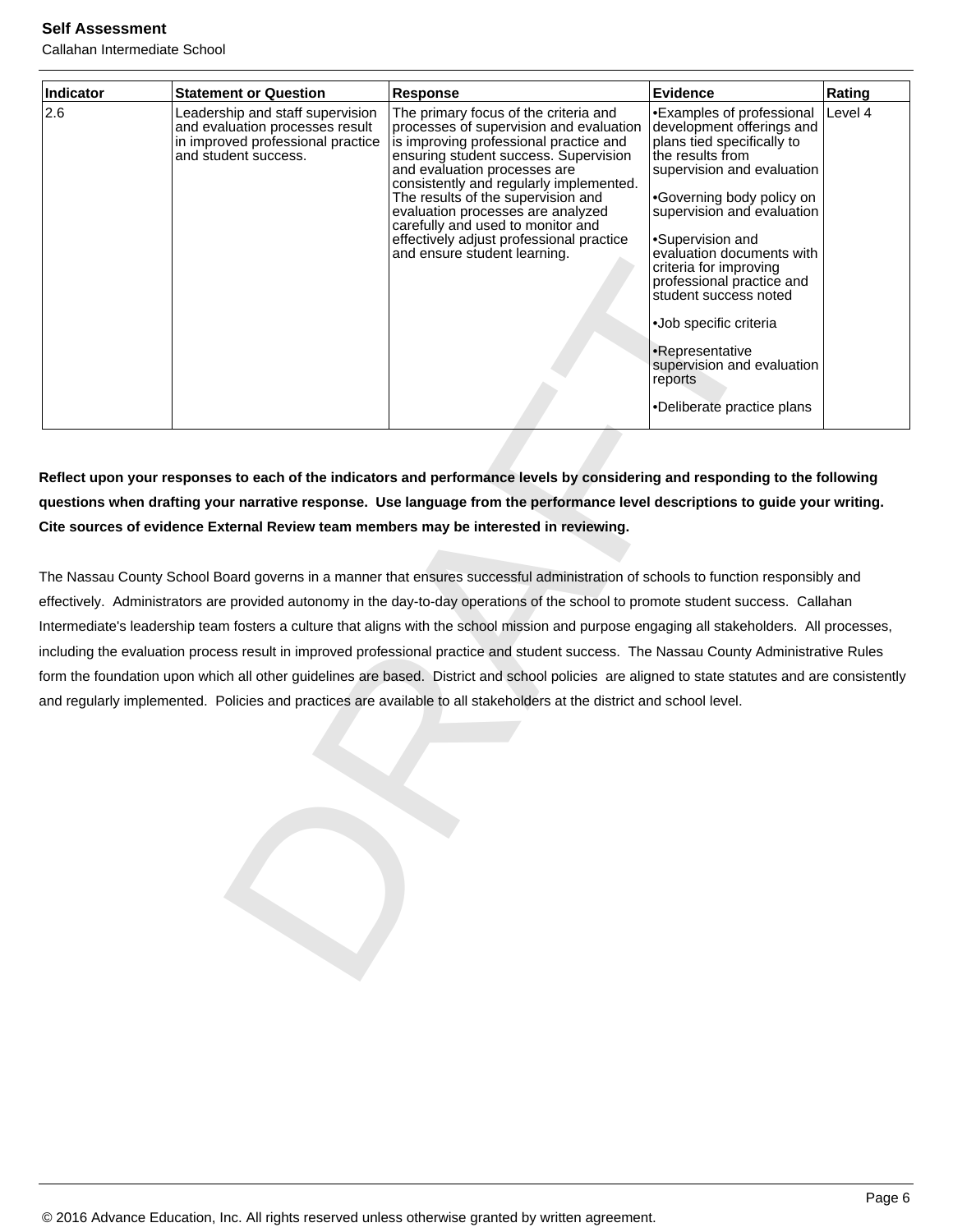# **Standard 3: Teaching and Assessing for Learning**

The school's curriculum, instructional design, and assessment practices guide and ensure teacher effectiveness and student learning. Overall Rating: 4.0

| Indicator | <b>Statement or Question</b>                                                                                                                                    | Response                                                                                                                                                                                                                                                                                                                                                                                                                                                                                                                                                                                                                                  | <b>Evidence</b>                                                                                                                                                                                                                                                                                        | Rating  |
|-----------|-----------------------------------------------------------------------------------------------------------------------------------------------------------------|-------------------------------------------------------------------------------------------------------------------------------------------------------------------------------------------------------------------------------------------------------------------------------------------------------------------------------------------------------------------------------------------------------------------------------------------------------------------------------------------------------------------------------------------------------------------------------------------------------------------------------------------|--------------------------------------------------------------------------------------------------------------------------------------------------------------------------------------------------------------------------------------------------------------------------------------------------------|---------|
| 3.1       | The school's curriculum provides<br>equitable and challenging<br>learning experiences that ensure<br>all students have sufficient<br>success at the next level. | Curriculum and learning experiences in<br>each course/class provide all students<br>with challenging and equitable<br>opportunities to develop learning skills,<br>opportunities to develop learning,  thinking skills, and life skills that align<br>thinking, and life skills that lead to with the school's purpose. Evidence<br>clearly indicates curriculum and learning<br>experiences prepare students for<br>success at the next level. Like<br>courses/classes have the same high<br>learning expectations. Learning activities<br>are individualized for each student in a<br>way that supports achievement of<br>expectations. | Survey results <sup>-</sup><br>∣•Lesson plans<br>•Learning expectations for<br>different courses<br>Posted learning<br>objectives<br><b>Representative samples</b><br>lof student work across<br> courses<br>l∙Course schedules<br>Course descriptions<br>•Descriptions of<br>instructional techniques | Level 4 |

| <b>Indicator</b><br><b>Evidence</b><br><b>Statement or Question</b><br><b>Response</b><br>Rating<br>3.2<br>Using data from multiple assessments of<br>•Curriculum guides<br>Level 4<br>Curriculum, instruction, and<br>assessment are monitored and<br>student learning and an examination of<br>professional practice, school personnel<br>adjusted systematically in<br>•A description of the<br>systematically monitor and adjust<br>systematic review process<br>response to data from multiple<br>assessments of student learning<br>curriculum, instruction, and assessment<br>for curriculum, instruction,<br>and an examination of<br>to ensure vertical and horizontal<br>and assessment<br>professional practice.<br>alignment and alignment with the<br>school's goals for achievement and<br>•Common assessments<br>instruction and statement of purpose.<br>There is a systematic, collaborative<br>•Surveys results<br>process in place to ensure alignment<br>each time curriculum, instruction, and/or<br>•Curriculum writing<br>assessments are reviewed or revised.<br>process<br>The continuous improvement process<br>has clear guidelines to ensure that<br>$\bullet$ Products $-$ scope and<br>vertical and horizontal alignment as well<br>sequence, curriculum<br>as alignment with the school's purpose<br>maps<br>are maintained and enhanced in<br>curriculum, instruction, and assessment.<br>•Lesson plans aligned to<br>the curriculum | equitable and challenging<br>learning experiences that ensure<br>all students have sufficient<br>opportunities to develop learning,<br>thinking, and life skills that lead to<br>success at the next level. | each course/class provide all students<br>with challenging and equitable<br>opportunities to develop learning skills,<br>thinking skills, and life skills that align<br>with the school's purpose. Evidence<br>clearly indicates curriculum and learning<br>experiences prepare students for<br>success at the next level. Like<br>courses/classes have the same high<br>learning expectations. Learning activities<br>are individualized for each student in a<br>way that supports achievement of<br>expectations. | •Lesson plans<br>•Learning expectations for<br>different courses<br>•Posted learning<br>objectives<br>•Representative samples<br>of student work across<br>courses<br>•Course schedules<br>•Course descriptions<br>•Descriptions of<br>instructional techniques |  |
|----------------------------------------------------------------------------------------------------------------------------------------------------------------------------------------------------------------------------------------------------------------------------------------------------------------------------------------------------------------------------------------------------------------------------------------------------------------------------------------------------------------------------------------------------------------------------------------------------------------------------------------------------------------------------------------------------------------------------------------------------------------------------------------------------------------------------------------------------------------------------------------------------------------------------------------------------------------------------------------------------------------------------------------------------------------------------------------------------------------------------------------------------------------------------------------------------------------------------------------------------------------------------------------------------------------------------------------------------------------------------------------------------------------------------------------------------------------------|-------------------------------------------------------------------------------------------------------------------------------------------------------------------------------------------------------------|----------------------------------------------------------------------------------------------------------------------------------------------------------------------------------------------------------------------------------------------------------------------------------------------------------------------------------------------------------------------------------------------------------------------------------------------------------------------------------------------------------------------|-----------------------------------------------------------------------------------------------------------------------------------------------------------------------------------------------------------------------------------------------------------------|--|
|                                                                                                                                                                                                                                                                                                                                                                                                                                                                                                                                                                                                                                                                                                                                                                                                                                                                                                                                                                                                                                                                                                                                                                                                                                                                                                                                                                                                                                                                      |                                                                                                                                                                                                             |                                                                                                                                                                                                                                                                                                                                                                                                                                                                                                                      |                                                                                                                                                                                                                                                                 |  |
|                                                                                                                                                                                                                                                                                                                                                                                                                                                                                                                                                                                                                                                                                                                                                                                                                                                                                                                                                                                                                                                                                                                                                                                                                                                                                                                                                                                                                                                                      |                                                                                                                                                                                                             |                                                                                                                                                                                                                                                                                                                                                                                                                                                                                                                      |                                                                                                                                                                                                                                                                 |  |
|                                                                                                                                                                                                                                                                                                                                                                                                                                                                                                                                                                                                                                                                                                                                                                                                                                                                                                                                                                                                                                                                                                                                                                                                                                                                                                                                                                                                                                                                      |                                                                                                                                                                                                             |                                                                                                                                                                                                                                                                                                                                                                                                                                                                                                                      |                                                                                                                                                                                                                                                                 |  |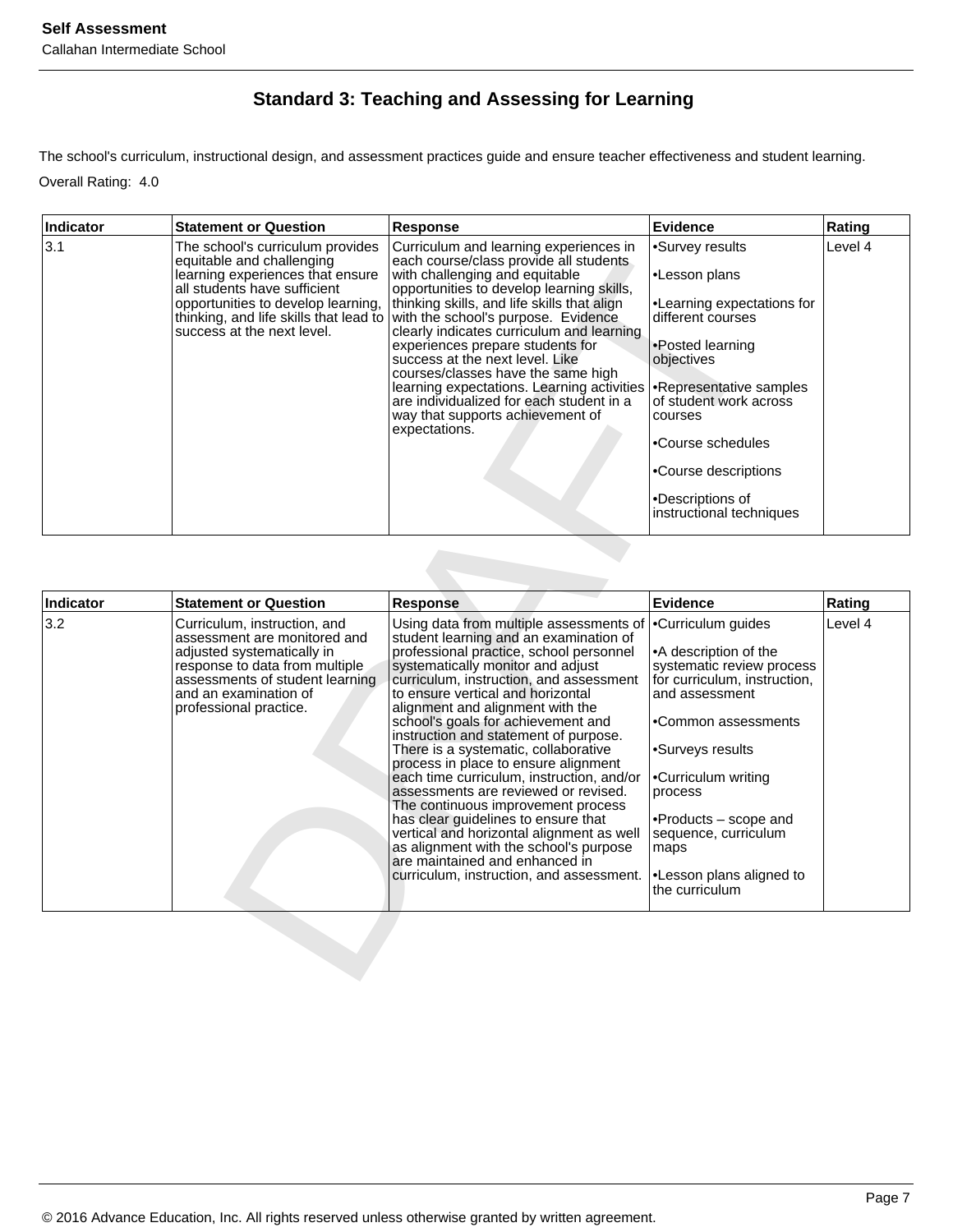| <b>Indicator</b> | <b>Statement or Question</b>                                                                                                              | <b>Response</b>                                                                                                                                                                                                                                                                                                                                                                                                                                                                                                                                                                          | Evidence                                                                                                                                                                                                                                                                                                                                                                                                                                                                      | Rating  |
|------------------|-------------------------------------------------------------------------------------------------------------------------------------------|------------------------------------------------------------------------------------------------------------------------------------------------------------------------------------------------------------------------------------------------------------------------------------------------------------------------------------------------------------------------------------------------------------------------------------------------------------------------------------------------------------------------------------------------------------------------------------------|-------------------------------------------------------------------------------------------------------------------------------------------------------------------------------------------------------------------------------------------------------------------------------------------------------------------------------------------------------------------------------------------------------------------------------------------------------------------------------|---------|
| 3.3              | Teachers engage students in<br>their learning through<br>instructional strategies that<br>ensure achievement of learning<br>expectations. | Teachers are consistent and deliberate<br>in planning and using instructional<br>strategies that require student<br>collaboration, self-reflection, and<br>development of critical thinking skills.<br>Teachers personalize instructional<br>strategies and interventions to address<br>individual learning needs of each<br>student. Teachers consistently use<br>instructional strategies that require<br>students to apply knowledge and skills,<br>integrate content and skills with other<br>disciplines, and use technologies as<br>instructional resources and learning<br>tools. | •Teacher evaluation<br>criteria<br>•Agenda items addressing<br>these strategies<br>•Professional development<br>focused on these<br>strategies<br>•Authentic assessments<br>•Examples of teacher use<br>of technology as an<br>instructional resource<br>•Examples of student use<br>of technology as a learning<br>tool<br>•Student work<br>demonstrating the<br>application of knowledge<br>•Findings from supervisor<br>walk-thrus and<br>observations<br>•Surveys results | Level 4 |

|                  |                                                                                                                               | students to apply knowledge and skills,<br>integrate content and skills with other<br>disciplines, and use technologies as<br>instructional resources and learning<br>tools.                                                                                                                                                                                                                                                                                                  | •Authentic assessments<br>•Examples of teacher use<br>of technology as an<br>instructional resource<br>•Examples of student use<br>of technology as a learning<br>tool<br>•Student work<br>demonstrating the<br>application of knowledge<br>•Findings from supervisor<br>walk-thrus and<br>observations<br>•Surveys results                                                                                                |         |
|------------------|-------------------------------------------------------------------------------------------------------------------------------|-------------------------------------------------------------------------------------------------------------------------------------------------------------------------------------------------------------------------------------------------------------------------------------------------------------------------------------------------------------------------------------------------------------------------------------------------------------------------------|----------------------------------------------------------------------------------------------------------------------------------------------------------------------------------------------------------------------------------------------------------------------------------------------------------------------------------------------------------------------------------------------------------------------------|---------|
| <b>Indicator</b> | <b>Statement or Question</b>                                                                                                  | <b>Response</b>                                                                                                                                                                                                                                                                                                                                                                                                                                                               | <b>Evidence</b>                                                                                                                                                                                                                                                                                                                                                                                                            | Rating  |
| 3.4              | School leaders monitor and<br>support the improvement of<br>instructional practices of teachers<br>to ensure student success. | School leaders formally and consistently<br>monitor instructional practices through<br>supervision and evaluation procedures<br>beyond classroom observation to ensure<br>that they 1) are aligned with the school's<br>values and beliefs about teaching and<br>learning, 2) are teaching the approved<br>curriculum, 3) are directly engaged with<br>all students in the oversight of their<br>learning, and 4) use content-specific<br>standards of professional practice. | •Curriculum maps<br>•Documentation of<br>collection of lesson plans<br>and grade books<br>•Supervision and<br>evaluation procedures<br>•Peer or mentoring<br>opportunities and<br>interactions<br>•Recognition of teachers<br>with regard to these<br>practices<br>•Surveys results<br>•Examples of<br>improvements to<br>instructional practices<br>resulting from the<br>evaluation process<br>•Administrative classroom | Level 4 |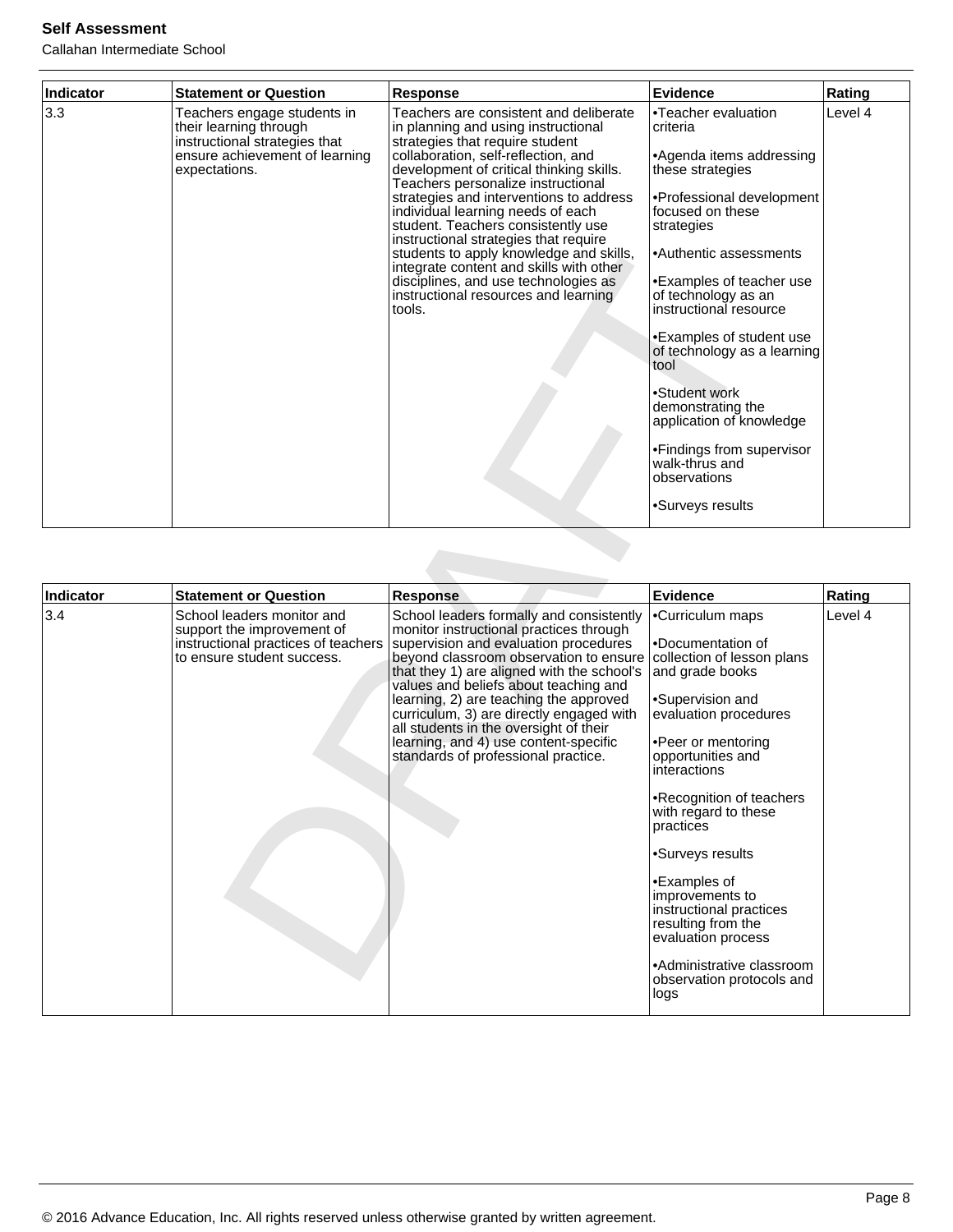| Indicator | <b>Statement or Question</b>                                                                                     | Response                                                                                                                                                                                                                                                                                                                                                                                                                                                                                                                                                                                                                                                                                                                                   | Evidence                                                                                                                                                                                                                                                                                                                                                            | Rating  |
|-----------|------------------------------------------------------------------------------------------------------------------|--------------------------------------------------------------------------------------------------------------------------------------------------------------------------------------------------------------------------------------------------------------------------------------------------------------------------------------------------------------------------------------------------------------------------------------------------------------------------------------------------------------------------------------------------------------------------------------------------------------------------------------------------------------------------------------------------------------------------------------------|---------------------------------------------------------------------------------------------------------------------------------------------------------------------------------------------------------------------------------------------------------------------------------------------------------------------------------------------------------------------|---------|
| 3.5       | Teachers participate in<br>collaborative learning<br>communities to improve<br>instruction and student learning. | All members of the school staff<br>participate in collaborative learning<br>communities that meet both informally<br>and formally on a regular schedule.<br>Frequent collaboration occurs across<br>grade levels and content areas. Staff<br>members implement a formal process<br>that promotes productive discussion<br>about student learning. Learning from,<br>using, and discussing the results of<br>inquiry practices such as action<br>research, the examination of student<br>work, reflection, study teams, and peer<br>coaching are a part of the daily routine of<br>school staff members. School personnel<br>can clearly link collaboration to<br>improvement results in instructional<br>practice and student performance. | •Common language,<br>protocols and reporting<br>Itools<br>•Agendas and minutes of<br>collaborative learning<br>committees<br>l∙Calendar/schedule of<br>learning community<br>meetings<br>•Survey results<br>•Peer coaching guidelines<br>and procedures<br>•Examples of<br>improvements to content<br>and instructional practice<br>resulting from<br>collaboration | Level 4 |

|           |                                                                                                                                                                           | inquiry practices such as action<br>research, the examination of student<br>work, reflection, study teams, and peer<br>coaching are a part of the daily routine of<br>school staff members. School personnel<br>can clearly link collaboration to<br>improvement results in instructional<br>practice and student performance.                                                                                                                                                                                           | meetings<br>•Survey results<br>•Peer coaching guidelines<br>and procedures<br>•Examples of<br>improvements to content<br>and instructional practice<br>resulting from<br>collaboration                                                           |         |
|-----------|---------------------------------------------------------------------------------------------------------------------------------------------------------------------------|--------------------------------------------------------------------------------------------------------------------------------------------------------------------------------------------------------------------------------------------------------------------------------------------------------------------------------------------------------------------------------------------------------------------------------------------------------------------------------------------------------------------------|--------------------------------------------------------------------------------------------------------------------------------------------------------------------------------------------------------------------------------------------------|---------|
| Indicator | <b>Statement or Question</b>                                                                                                                                              | <b>Response</b>                                                                                                                                                                                                                                                                                                                                                                                                                                                                                                          | <b>Evidence</b>                                                                                                                                                                                                                                  | Rating  |
| 3.6       | Teachers implement the school's<br>instructional process in support of<br>student learning.                                                                               | All teachers systematically use an<br>instructional process that clearly informs<br>students of learning expectations and<br>standards of performance. Exemplars<br>are provided to guide and inform<br>students. The process requires the use<br>of multiple measures, including formative<br>assessments, to inform the ongoing<br>modification of instruction and provide<br>data for possible curriculum revision.<br>The process provides students with<br>specific and immediate feedback about<br>their learning. | •Examples of learning<br>expectations and<br>standards of performance<br>•Survey results<br>•Examples of<br>assessments that<br>prompted modification in<br>instruction<br>•Samples of exemplars<br>used to guide and inform<br>student learning | Level 4 |
| Indicator | <b>Statement or Question</b>                                                                                                                                              | <b>Response</b>                                                                                                                                                                                                                                                                                                                                                                                                                                                                                                          | <b>Evidence</b>                                                                                                                                                                                                                                  | Rating  |
| 3.7       | Mentoring, coaching, and<br>induction programs support<br>instructional improvement<br>consistent with the school's<br>values and beliefs about teaching<br>and learning. | All school personnel are engaged in<br>systematic mentoring, coaching, and<br>induction programs that are consistent<br>with the school's values and beliefs<br>about teaching, learning, and the<br>conditions that support learning. These<br>programs set high expectations for all<br>school personnel and include valid and<br>reliable measures of performance.                                                                                                                                                    | •Records of meetings and<br>walk thrus/feedback<br>sessions<br>•Survey results<br>•Professional learning<br>calendar with activities for<br>instructional support of<br>new staff<br>•Descriptions and<br>schedules of mentoring                 | Level 4 |

| Indicator | <b>Statement or Question</b>                                                                                                                                              | <b>Response</b>                                                                                                                                                                                                                                                                                                                                                       | Evidence                                                                                                                                                                                                                                                                                                                                                                                                                                                                                  | Rating  |
|-----------|---------------------------------------------------------------------------------------------------------------------------------------------------------------------------|-----------------------------------------------------------------------------------------------------------------------------------------------------------------------------------------------------------------------------------------------------------------------------------------------------------------------------------------------------------------------|-------------------------------------------------------------------------------------------------------------------------------------------------------------------------------------------------------------------------------------------------------------------------------------------------------------------------------------------------------------------------------------------------------------------------------------------------------------------------------------------|---------|
| 3.7       | Mentoring, coaching, and<br>induction programs support<br>instructional improvement<br>consistent with the school's<br>values and beliefs about teaching<br>and learning. | All school personnel are engaged in<br>systematic mentoring, coaching, and<br>induction programs that are consistent<br>with the school's values and beliefs<br>about teaching, learning, and the<br>conditions that support learning. These<br>programs set high expectations for all<br>school personnel and include valid and<br>reliable measures of performance. | •Records of meetings and<br>walk thrus/feedback<br>sessions<br>•Survey results<br>•Professional learning<br>calendar with activities for<br>instructional support of<br>new staff<br>•Descriptions and<br>schedules of mentoring,<br>coaching, and induction<br>programs with references<br>to school beliefs and<br>values about teaching and<br>learning<br>•Personnel manuals with<br>information related to new<br>hires including mentoring,<br>coaching, and induction<br>practices | Level 4 |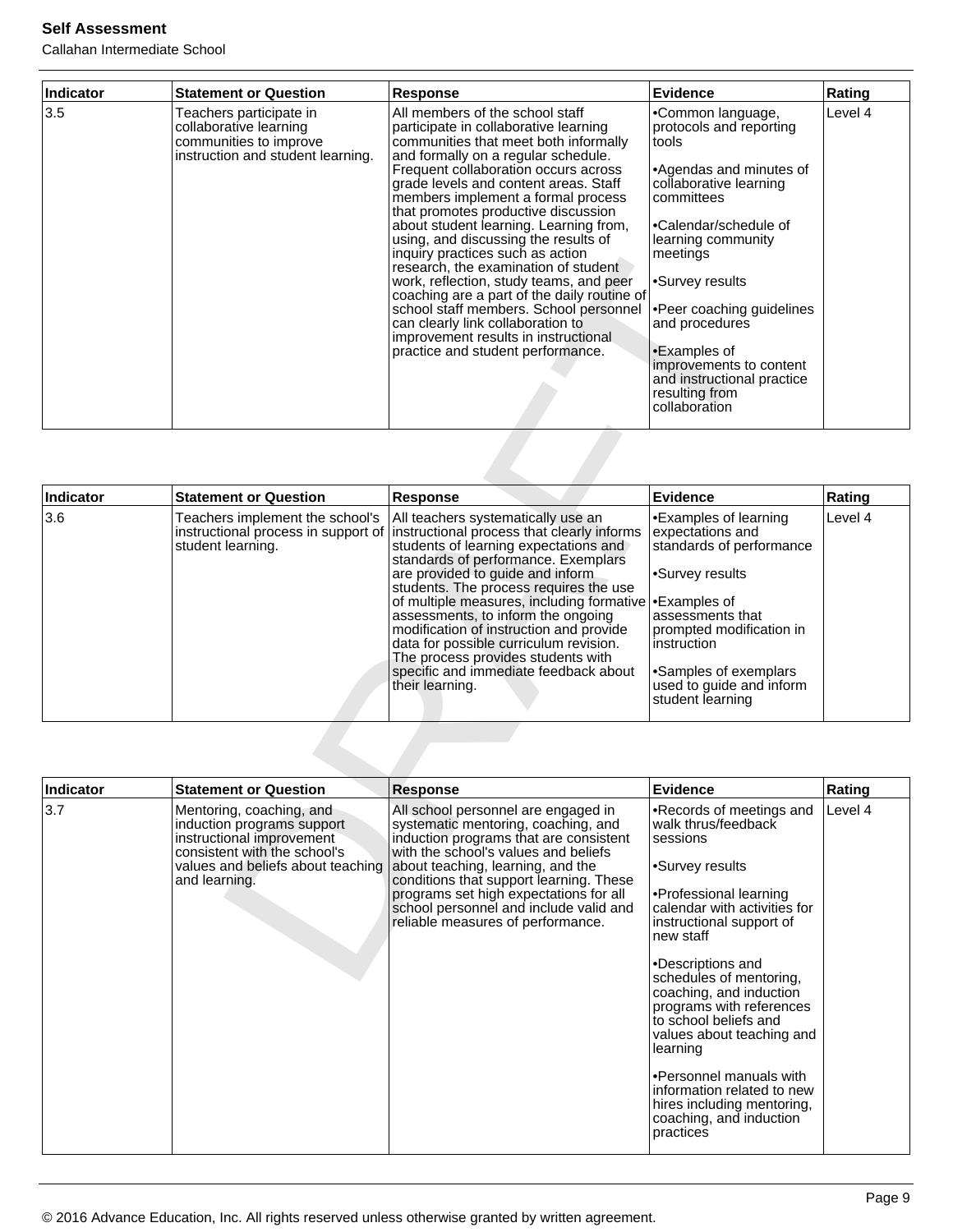| Indicator | <b>Statement or Question</b>                                                                                                                                                                 | <b>Response</b>                                                                                                                                                                                                                                                                                                                                                                                                                                                            | <b>Evidence</b>                                                                                                                                                                                                                                                                                                                                                                                                                                                                                              | Rating  |
|-----------|----------------------------------------------------------------------------------------------------------------------------------------------------------------------------------------------|----------------------------------------------------------------------------------------------------------------------------------------------------------------------------------------------------------------------------------------------------------------------------------------------------------------------------------------------------------------------------------------------------------------------------------------------------------------------------|--------------------------------------------------------------------------------------------------------------------------------------------------------------------------------------------------------------------------------------------------------------------------------------------------------------------------------------------------------------------------------------------------------------------------------------------------------------------------------------------------------------|---------|
| 3.8       | The school engages families in<br>meaningful ways in their<br>children's education and keeps<br>them informed of their children's<br>learning progress.                                      | Programs that engage families in<br>meaningful ways in their children's<br>education are designed, implemented,<br>and evaluated. Families have multiple<br>ways of staying informed of their<br>children's learning progress.                                                                                                                                                                                                                                             | •Survey results<br>•Volunteer program with<br>variety of options for<br>participation<br>•List of varied activities<br>and communications<br>modes with families, e.g.,<br>info portal, online,<br>newsletters, parent<br>centers, academic nights,<br>open house, early release<br>days<br>•Calendar outlining when<br>and how families are<br>provided information on<br>child's progress<br>•Parental/family/caregiver<br>involvement plan including<br>activities, timeframes, and<br>evaluation process | Level 4 |
| Indicator | <b>Statement or Question</b>                                                                                                                                                                 | <b>Response</b>                                                                                                                                                                                                                                                                                                                                                                                                                                                            | <b>Evidence</b>                                                                                                                                                                                                                                                                                                                                                                                                                                                                                              | Rating  |
| 3.9       | The school has a formal structure<br>whereby each student is well<br>known by at least one adult<br>advocate in the school who<br>supports that student's<br>educational experience.         | School personnel participate in a<br>structure that gives them long-term<br>interaction with individual students,<br>allowing them to build strong<br>relationships over time with the student<br>and related adults. All students<br>participate in the structure. The structure<br>allows the school employee to gain<br>significant insight into and serve as an<br>advocate for the student's needs<br>regarding learning skills, thinking skills,<br>and life skills. | ·List of students matched<br>to adult advocate<br>•Survey results<br>•Master schedule with time<br>for formal adult advocate<br>structure                                                                                                                                                                                                                                                                                                                                                                    | Level 4 |
|           |                                                                                                                                                                                              |                                                                                                                                                                                                                                                                                                                                                                                                                                                                            |                                                                                                                                                                                                                                                                                                                                                                                                                                                                                                              |         |
| Indicator | <b>Statement or Question</b>                                                                                                                                                                 | Response                                                                                                                                                                                                                                                                                                                                                                                                                                                                   | Evidence                                                                                                                                                                                                                                                                                                                                                                                                                                                                                                     | Rating  |
| 3.10      | Grading and reporting are based<br>on clearly defined criteria that<br>represent the attainment of<br>content knowledge and skills and<br>are consistent across grade<br>levels and courses. | All teachers consistently use common<br>grading and reporting policies,<br>processes, and procedures based on<br>clearly defined criteria that represent<br>each student's attainment of content<br>knowledge and skills. These policies,<br>processes, and procedures are<br>implemented without fail across all grade<br>levels and all courses. All stakeholders<br>are aware of the policies, processes,                                                               | •Evaluation process for<br>grading and reporting<br>practices<br>•Survey results<br>•Sample report cards for<br>each grade level and for<br>all courses                                                                                                                                                                                                                                                                                                                                                      | Level 4 |

| Indicator | <b>Statement or Question</b>                                                                                                                                                                                             | <b>Response</b>                                                                                                                                                                                                                                                                                                                                                                                                                                                  | Evidence                                                                                                                 | Rating  |
|-----------|--------------------------------------------------------------------------------------------------------------------------------------------------------------------------------------------------------------------------|------------------------------------------------------------------------------------------------------------------------------------------------------------------------------------------------------------------------------------------------------------------------------------------------------------------------------------------------------------------------------------------------------------------------------------------------------------------|--------------------------------------------------------------------------------------------------------------------------|---------|
| 3.9       | The school has a formal structure (School personnel participate in a<br>whereby each student is well<br>known by at least one adult<br>ladvocate in the school who<br>supports that student's<br>educational experience. | structure that gives them long-term<br>interaction with individual students,<br>allowing them to build strong<br>relationships over time with the student<br>land related adults. All students<br>participate in the structure. The structure for formal adult advocate<br>allows the school employee to gain<br>significant insight into and serve as an<br>advocate for the student's needs<br>regarding learning skills, thinking skills,<br>and life skills. | <b>.</b> List of students matched<br>lto adult advocate<br>I•Survey results<br>l•Master schedule with time<br>Istructure | Level 4 |

| Indicator | <b>Statement or Question</b>                                                                                                                                                                 | <b>Response</b>                                                                                                                                                                                                                                                                                                                                                                                                                                                                                                     | Evidence                                                                                                                                                                                                                                                                                                   | Rating  |
|-----------|----------------------------------------------------------------------------------------------------------------------------------------------------------------------------------------------|---------------------------------------------------------------------------------------------------------------------------------------------------------------------------------------------------------------------------------------------------------------------------------------------------------------------------------------------------------------------------------------------------------------------------------------------------------------------------------------------------------------------|------------------------------------------------------------------------------------------------------------------------------------------------------------------------------------------------------------------------------------------------------------------------------------------------------------|---------|
| 3.10      | Grading and reporting are based<br>on clearly defined criteria that<br>represent the attainment of<br>content knowledge and skills and<br>are consistent across grade<br>levels and courses. | All teachers consistently use common<br>grading and reporting policies,<br>processes, and procedures based on<br>clearly defined criteria that represent<br>each student's attainment of content<br>knowledge and skills. These policies,<br>processes, and procedures are<br>implemented without fail across all grade<br>levels and all courses. All stakeholders<br>are aware of the policies, processes,<br>and procedures. The policies,<br>processes, and procedures are formally<br>and regularly evaluated. | •Evaluation process for<br>grading and reporting<br>practices<br>•Survey results<br>Sample report cards for<br>each grade level and for<br>all courses<br>•Sample communications<br>lto stakeholders about<br>grading and reporting<br>•Policies, processes, and<br>procedures on grading and<br>reporting | Level 4 |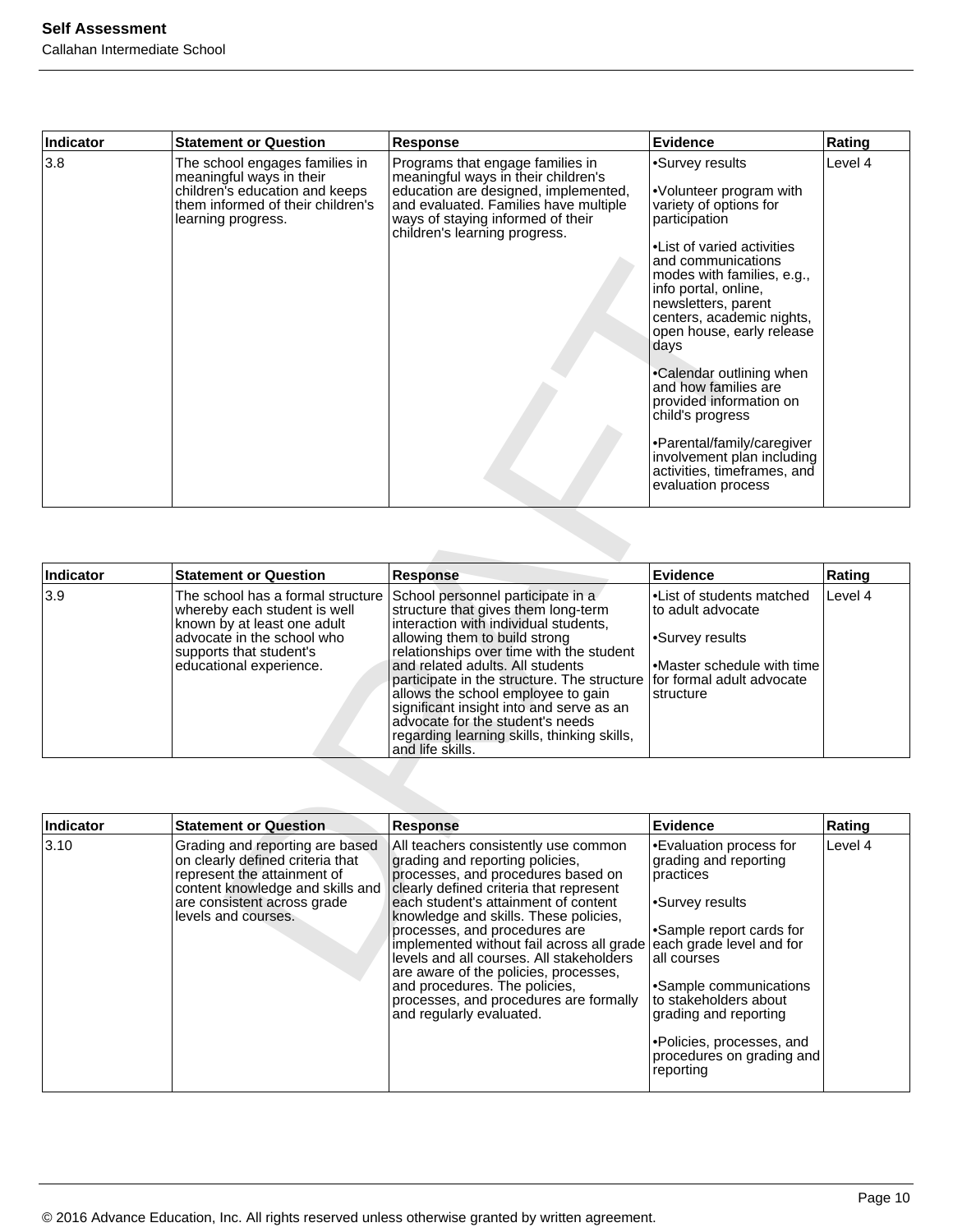Callahan Intermediate School

| Indicator | <b>Statement or Question</b>                                                          | <b>Response</b>                                                                                                                                                                                                                                                                                                                                                                                                                                                                                                                     | <b>Evidence</b>                                                                                                                                                                                                                                 | Rating  |
|-----------|---------------------------------------------------------------------------------------|-------------------------------------------------------------------------------------------------------------------------------------------------------------------------------------------------------------------------------------------------------------------------------------------------------------------------------------------------------------------------------------------------------------------------------------------------------------------------------------------------------------------------------------|-------------------------------------------------------------------------------------------------------------------------------------------------------------------------------------------------------------------------------------------------|---------|
| 13.11     | All staff members participate in a<br>continuous program of<br>professional learning. | All staff members participate in a<br>rigorous, continuous program of<br>professional learning that is aligned with<br>the school's purpose and direction.<br>Professional development is based on<br>an assessment of needs of the school<br>and the individual. The program builds<br>measurable capacity among all<br>professional and support staff. The<br>program is rigorously and systematically<br>evaluated for effectiveness in improving<br>instruction, student learning, and the<br>conditions that support learning. | Results of evaluation of<br>professional learning<br>program.<br>l∙Evaluation tools for<br>professional learning<br>Survey results <sup>®</sup><br>l•Brief explanation of<br>alignment between<br>professional learning and<br>identified needs | Level 4 |

|           |                                                                                                                       | evaluated for effectiveness in improving<br>instruction, student learning, and the<br>conditions that support learning.                                                                                                                                                                                                                                                                                                                                                                                  | alignment between<br>professional learning and<br>identified needs                                                                                                                                                                                                                        |         |
|-----------|-----------------------------------------------------------------------------------------------------------------------|----------------------------------------------------------------------------------------------------------------------------------------------------------------------------------------------------------------------------------------------------------------------------------------------------------------------------------------------------------------------------------------------------------------------------------------------------------------------------------------------------------|-------------------------------------------------------------------------------------------------------------------------------------------------------------------------------------------------------------------------------------------------------------------------------------------|---------|
|           |                                                                                                                       |                                                                                                                                                                                                                                                                                                                                                                                                                                                                                                          |                                                                                                                                                                                                                                                                                           |         |
| Indicator | <b>Statement or Question</b>                                                                                          | Response                                                                                                                                                                                                                                                                                                                                                                                                                                                                                                 | <b>Evidence</b>                                                                                                                                                                                                                                                                           | Rating  |
| 3.12      | The school provides and<br>coordinates learning support<br>services to meet the unique<br>learning needs of students. | School personnel systematically and<br>continuously use data to identify unique<br>learning needs of all students at all<br>levels of proficiency as well as other<br>learning needs (such as second<br>languages). School personnel stay<br>current on research related to unique<br>characteristics of learning (such as<br>learning styles, multiple intelligences,<br>personality type indicators) and provide<br>or coordinate related individualized<br>learning support services to all students. | •Survey results<br>•List of learning support<br>services and student<br>population served by such<br>services<br>•Training and professional<br>learning related to<br>research on unique<br>characteristics of learning<br>•Data used to identify<br>unique learning needs of<br>students | Level 4 |
|           |                                                                                                                       | Reflect upon your responses to each of the indicators and performance levels by considering and responding to the following<br>questions when drafting your narrative response. Use language from the performance level descriptions to guide your writing.<br>Cite sources of evidence External Review team members may be interested in reviewing.                                                                                                                                                     |                                                                                                                                                                                                                                                                                           |         |
|           |                                                                                                                       | Callahan Intermediate provides challenging learning experiences through integrated, hands-on curriculum. Student assessment data<br>promotes continuous examination of curriculum resources and instructional professional practices. Teachers regularly participate in                                                                                                                                                                                                                                  |                                                                                                                                                                                                                                                                                           |         |
|           |                                                                                                                       | collaborative learning/planning focused on student achievement. Mentoring and coaching programs are in place at the county and school                                                                                                                                                                                                                                                                                                                                                                    |                                                                                                                                                                                                                                                                                           |         |
|           |                                                                                                                       | level to support instructional improvement. Continuous professional development is provided for all faculty and staff. Callahan Intermediate                                                                                                                                                                                                                                                                                                                                                             |                                                                                                                                                                                                                                                                                           |         |
|           |                                                                                                                       | School consistently informs parents of student progress through multiple sources. County curriculum pacing guides provide a clear scope                                                                                                                                                                                                                                                                                                                                                                  |                                                                                                                                                                                                                                                                                           |         |
|           |                                                                                                                       | and sequence for instruction. Grading policies and procedures clearly define expectations and the assessment process                                                                                                                                                                                                                                                                                                                                                                                     |                                                                                                                                                                                                                                                                                           |         |
|           |                                                                                                                       |                                                                                                                                                                                                                                                                                                                                                                                                                                                                                                          |                                                                                                                                                                                                                                                                                           |         |
|           |                                                                                                                       |                                                                                                                                                                                                                                                                                                                                                                                                                                                                                                          |                                                                                                                                                                                                                                                                                           |         |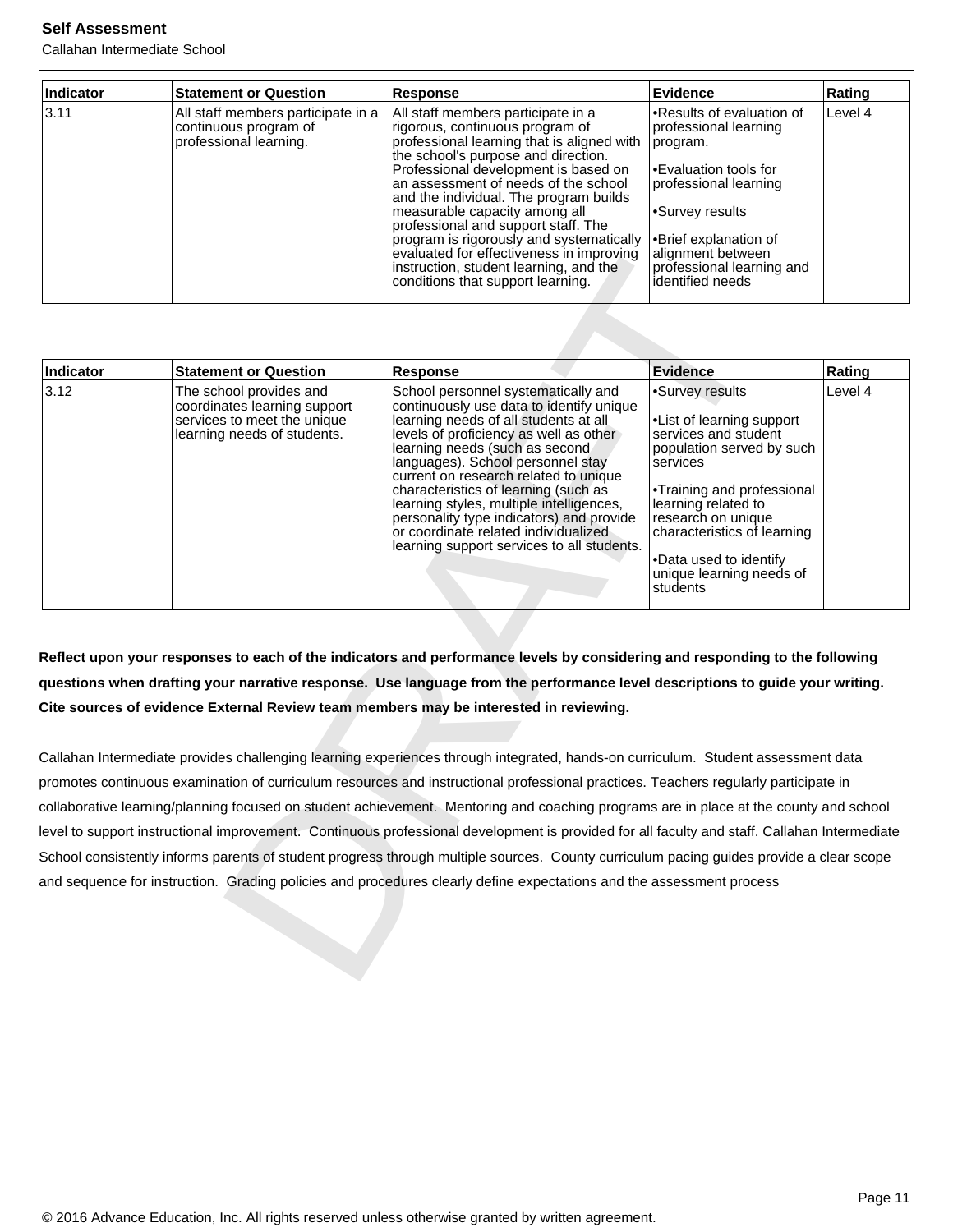## **Standard 4: Resources and Support Systems**

The school has resources and provides services that support its purpose and direction to ensure success for all students.

Overall Rating: 3.86

| Indicator | <b>Statement or Question</b>                                                                                                                                                                                       | <b>Response</b>                                                                                                                                                                                                                                                                                                                                                                                                                                                                                                                                                                                    | Evidence                                                                                                                                                                                                                                                                        | Rating  |
|-----------|--------------------------------------------------------------------------------------------------------------------------------------------------------------------------------------------------------------------|----------------------------------------------------------------------------------------------------------------------------------------------------------------------------------------------------------------------------------------------------------------------------------------------------------------------------------------------------------------------------------------------------------------------------------------------------------------------------------------------------------------------------------------------------------------------------------------------------|---------------------------------------------------------------------------------------------------------------------------------------------------------------------------------------------------------------------------------------------------------------------------------|---------|
| 4.1       | Qualified professional and<br>support staff are sufficient in<br>number to fulfill their roles and<br>responsibilities necessary to<br>support the school's purpose,<br>direction, and the educational<br>program. | Clearly defined policies, processes, and<br>procedures ensure that school leaders<br>have access to, hire, place, and retain<br>qualified professional and support staff.<br>School leaders use a formal, systematic<br>process to determine the number of<br>personnel necessary to fill all the roles<br>and responsibilities necessary to support documentation related to<br>the school purpose, educational<br>programs, and continuous improvement.<br>Sustained fiscal resources are available<br>to fund all positions necessary to<br>achieve the purpose and direction of the<br>school. | School budgets for the<br>last three years<br>•Survey results<br>Policies, processes,<br>procedures and other<br>the hiring, placement and<br>retention of professional<br>and support staff<br>Assessments of staffing<br>needs<br>•Documentation of highly<br>qualified staff | Level 4 |

|                  | support staff are sufficient in<br>number to fulfill their roles and<br>responsibilities necessary to<br>support the school's purpose,<br>direction, and the educational<br>program. | procedures ensure that school leaders<br>have access to, hire, place, and retain<br>qualified professional and support staff.<br>School leaders use a formal, systematic<br>process to determine the number of<br>personnel necessary to fill all the roles<br>and responsibilities necessary to support<br>the school purpose, educational<br>programs, and continuous improvement.<br>Sustained fiscal resources are available<br>to fund all positions necessary to<br>achieve the purpose and direction of the<br>school. | last three years<br>•Survey results<br>•Policies, processes,<br>procedures and other<br>documentation related to<br>the hiring, placement and<br>retention of professional<br>and support staff<br>•Assessments of staffing<br>needs<br>•Documentation of highly<br>qualified staff |                   |
|------------------|--------------------------------------------------------------------------------------------------------------------------------------------------------------------------------------|-------------------------------------------------------------------------------------------------------------------------------------------------------------------------------------------------------------------------------------------------------------------------------------------------------------------------------------------------------------------------------------------------------------------------------------------------------------------------------------------------------------------------------|-------------------------------------------------------------------------------------------------------------------------------------------------------------------------------------------------------------------------------------------------------------------------------------|-------------------|
|                  |                                                                                                                                                                                      |                                                                                                                                                                                                                                                                                                                                                                                                                                                                                                                               |                                                                                                                                                                                                                                                                                     |                   |
| Indicator<br>4.2 | <b>Statement or Question</b><br>Instructional time, material                                                                                                                         | <b>Response</b><br>Instructional time, material resources,                                                                                                                                                                                                                                                                                                                                                                                                                                                                    | Evidence<br>•Examples of efforts of                                                                                                                                                                                                                                                 | Rating<br>Level 4 |
|                  | resources, and fiscal resources<br>are sufficient to support the                                                                                                                     | and fiscal resources are focused solely<br>on supporting the purpose and direction                                                                                                                                                                                                                                                                                                                                                                                                                                            | school leaders to secure<br>necessary material and                                                                                                                                                                                                                                  |                   |
|                  | purpose and direction of the<br>school.                                                                                                                                              | of the school. Instructional time is<br>fiercely protected in policy and practice.                                                                                                                                                                                                                                                                                                                                                                                                                                            | fiscal resources                                                                                                                                                                                                                                                                    |                   |
|                  |                                                                                                                                                                                      | School leaders exhaust every option to<br>secure material and fiscal resources to                                                                                                                                                                                                                                                                                                                                                                                                                                             | •Survey results                                                                                                                                                                                                                                                                     |                   |
|                  |                                                                                                                                                                                      | meet the needs of all students. School<br>leaders measurably demonstrate that                                                                                                                                                                                                                                                                                                                                                                                                                                                 | •School schedule                                                                                                                                                                                                                                                                    |                   |
|                  |                                                                                                                                                                                      | instructional time, material resources,<br>and fiscal resources are allocated so                                                                                                                                                                                                                                                                                                                                                                                                                                              | •Alignment of budget with<br>school purpose and                                                                                                                                                                                                                                     |                   |
|                  |                                                                                                                                                                                      | that all students have equitable<br>opportunities to attain challenging                                                                                                                                                                                                                                                                                                                                                                                                                                                       | direction                                                                                                                                                                                                                                                                           |                   |
|                  |                                                                                                                                                                                      | learning expectations. Efforts toward the<br>continuous improvement of instruction                                                                                                                                                                                                                                                                                                                                                                                                                                            | •School calendar                                                                                                                                                                                                                                                                    |                   |
|                  |                                                                                                                                                                                      | and operations concentrate on achieving<br>the school's purpose and direction.                                                                                                                                                                                                                                                                                                                                                                                                                                                |                                                                                                                                                                                                                                                                                     |                   |
|                  |                                                                                                                                                                                      |                                                                                                                                                                                                                                                                                                                                                                                                                                                                                                                               |                                                                                                                                                                                                                                                                                     |                   |
|                  |                                                                                                                                                                                      |                                                                                                                                                                                                                                                                                                                                                                                                                                                                                                                               |                                                                                                                                                                                                                                                                                     |                   |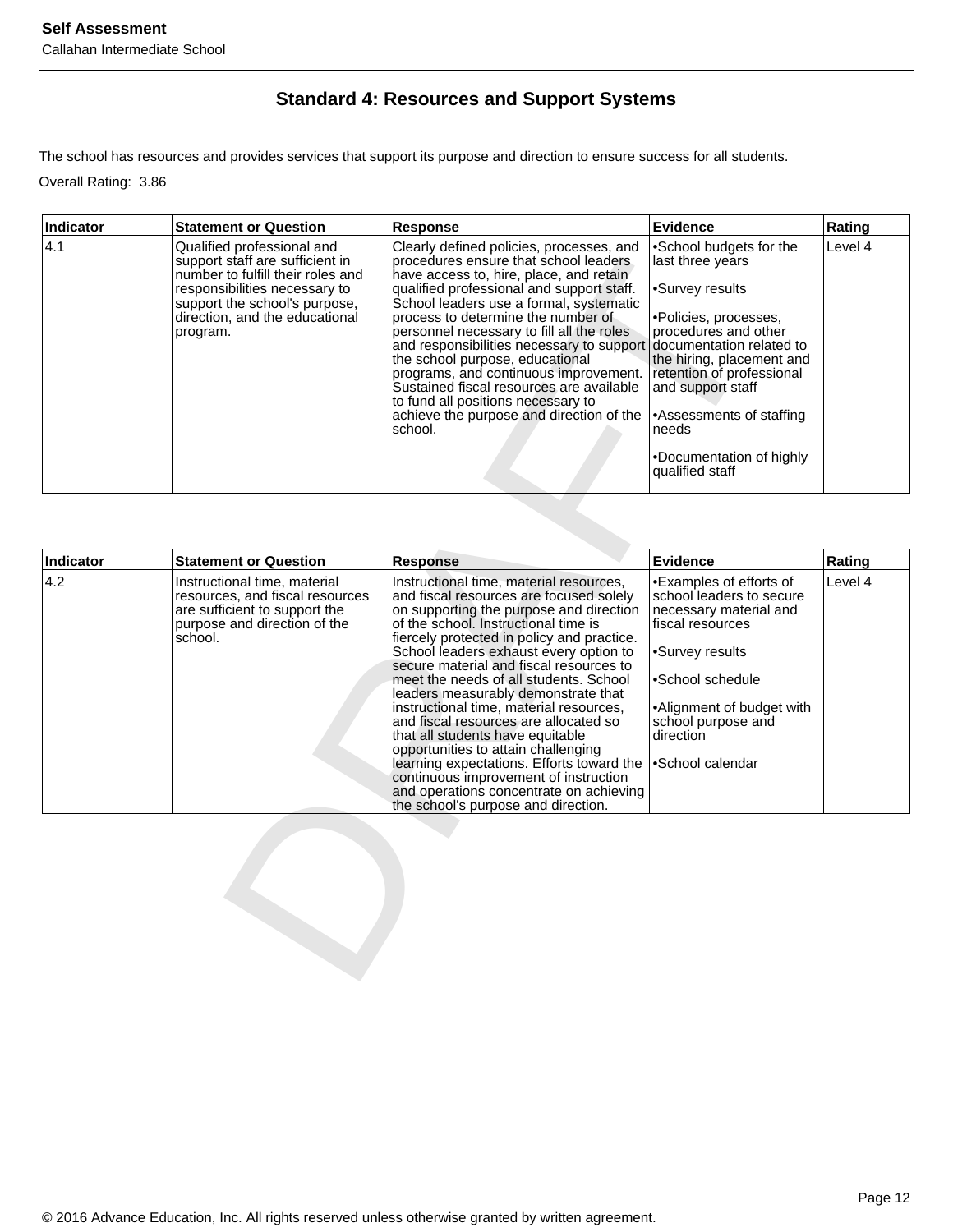| <b>Indicator</b> | <b>Statement or Question</b>                                                                                 | <b>Response</b>                                                                                                                                                                                                                                                                                                                                                                                                                                                                                                                                                                                                                                                                                 | <b>Evidence</b>                                                                                                                                                                                                                                                                                                                                                                                                       | Rating  |
|------------------|--------------------------------------------------------------------------------------------------------------|-------------------------------------------------------------------------------------------------------------------------------------------------------------------------------------------------------------------------------------------------------------------------------------------------------------------------------------------------------------------------------------------------------------------------------------------------------------------------------------------------------------------------------------------------------------------------------------------------------------------------------------------------------------------------------------------------|-----------------------------------------------------------------------------------------------------------------------------------------------------------------------------------------------------------------------------------------------------------------------------------------------------------------------------------------------------------------------------------------------------------------------|---------|
| 4.3              | The school maintains facilities,<br>services, and equipment to<br>environment for all students and<br>staff. | School leaders have adopted or<br>collaboratively created clear definitions<br>provide a safe, clean, and healthy and expectations for maintaining safety,<br>cleanliness, and a healthy environment<br>and they have shared these definitions<br>and expectations with all stakeholders.<br>All school personnel and students are<br>accountable for maintaining these<br>expectations. Valid measures are in<br>place that allow for continuous tracking<br>of these conditions. Improvement plans<br>are developed and implemented by<br>appropriate personnel to continuously<br>improve these conditions. The results of<br>improvement efforts are systematically<br>evaluated regularly. | •Records of depreciation<br>of equipment<br>•Survey results<br>•Documentation of<br>compliance with local and<br>state inspections<br>requirements<br>•Documentation of<br>emergency procedures<br>such as fire drills,<br>evacuation and other<br>emergency procedures.<br>•System for maintenance<br>requests<br>•Maintenance schedules<br>•Safety committee<br>responsibilities, meeting<br>schedules, and minutes | Level 4 |

|           |                                                                                                      | or these conditions. Improvement plans<br>are developed and implemented by<br>appropriate personnel to continuously<br>improve these conditions. The results of<br>improvement efforts are systematically<br>evaluated regularly.                | •Documentation of<br>emergency procedures<br>such as fire drills,<br>evacuation and other<br>emergency procedures.<br>•System for maintenance<br>requests<br>•Maintenance schedules<br>•Safety committee<br>responsibilities, meeting<br>schedules, and minutes |         |
|-----------|------------------------------------------------------------------------------------------------------|--------------------------------------------------------------------------------------------------------------------------------------------------------------------------------------------------------------------------------------------------|-----------------------------------------------------------------------------------------------------------------------------------------------------------------------------------------------------------------------------------------------------------------|---------|
| Indicator | <b>Statement or Question</b>                                                                         |                                                                                                                                                                                                                                                  | <b>Evidence</b>                                                                                                                                                                                                                                                 | Rating  |
| 4.4       | Students and school personnel                                                                        | <b>Response</b><br>All students and school personnel have                                                                                                                                                                                        | •Budget related to media                                                                                                                                                                                                                                        | Level 4 |
|           | use a range of media and<br>information resources to support<br>the school's educational             | access to an exceptional collection of<br>media and information resources<br>necessary to achieve the educational                                                                                                                                | and information resource<br>acquisition                                                                                                                                                                                                                         |         |
|           | programs.                                                                                            | programs of the school. Qualified<br>personnel in sufficient numbers are                                                                                                                                                                         | •Survey results                                                                                                                                                                                                                                                 |         |
|           |                                                                                                      | available to assist students and school<br>personnel in learning about the tools and<br>locations for finding and retrieving<br>information.                                                                                                     | •Data on media and<br>information resources<br>available to students and<br>staff                                                                                                                                                                               |         |
|           |                                                                                                      |                                                                                                                                                                                                                                                  | •Schedule of staff                                                                                                                                                                                                                                              |         |
|           |                                                                                                      |                                                                                                                                                                                                                                                  | availability to assist<br>students and school                                                                                                                                                                                                                   |         |
|           |                                                                                                      |                                                                                                                                                                                                                                                  | personnel related to<br>finding and retrieving<br>information                                                                                                                                                                                                   |         |
|           |                                                                                                      |                                                                                                                                                                                                                                                  |                                                                                                                                                                                                                                                                 |         |
| Indicator | <b>Statement or Question</b>                                                                         | <b>Response</b>                                                                                                                                                                                                                                  | <b>Evidence</b>                                                                                                                                                                                                                                                 | Rating  |
| 4.5       | The technology infrastructure<br>supports the school's teaching,<br>learning, and operational needs. | The technology infrastructure meets the<br>teaching, learning, and operational<br>needs of all stakeholders. School<br>personnel develop and administer needs<br>assessments and use the resulting data<br>to develop and implement a technology | •Technology plan and<br>budget to improve<br>technology services and<br>infrastructure<br>•Assessments to inform                                                                                                                                                | Level 3 |
|           |                                                                                                      | plan to improve technology services and<br>infrastructure                                                                                                                                                                                        | development of technology<br>nlan                                                                                                                                                                                                                               |         |

| Indicator | <b>Statement or Question</b>                                                                         | Response                                                                                                                                                                                                                                                                                                                         | Evidence                                                                                                                                                                                            | Rating  |
|-----------|------------------------------------------------------------------------------------------------------|----------------------------------------------------------------------------------------------------------------------------------------------------------------------------------------------------------------------------------------------------------------------------------------------------------------------------------|-----------------------------------------------------------------------------------------------------------------------------------------------------------------------------------------------------|---------|
| 14.5      | The technology infrastructure<br>supports the school's teaching,<br>learning, and operational needs. | The technology infrastructure meets the<br>teaching, learning, and operational<br>Ineeds of all stakeholders. School<br>personnel develop and administer needs   infrastructure<br>assessments and use the resulting data<br>to develop and implement a technology<br>plan to improve technology services and<br>infrastructure. | •Technology plan and<br>budget to improve<br>technology services and<br>l•Assessments to inform<br>development of technology<br> plan<br>l∙Survey results<br>Policies relative to<br>technology use | Level 3 |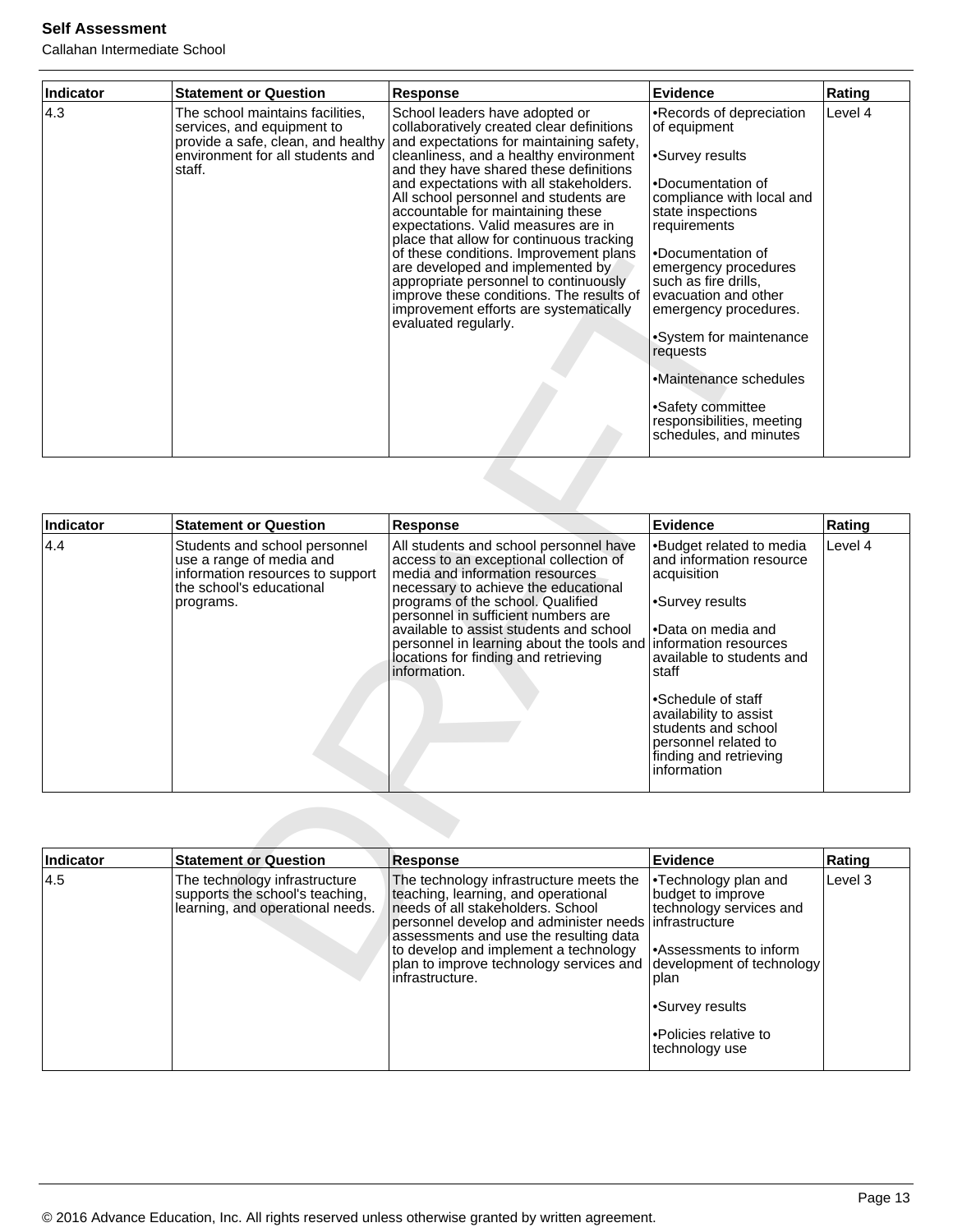Callahan Intermediate School

| <b>Indicator</b> | <b>Statement or Question</b>                                                                                                               | <b>Response</b>                                                                                                                                                                                                                                                                                                                                                                                                                                                                                                                                                | <b>Evidence</b>                                                                                                                                                                                                                                                                                                                                                                            | Rating  |
|------------------|--------------------------------------------------------------------------------------------------------------------------------------------|----------------------------------------------------------------------------------------------------------------------------------------------------------------------------------------------------------------------------------------------------------------------------------------------------------------------------------------------------------------------------------------------------------------------------------------------------------------------------------------------------------------------------------------------------------------|--------------------------------------------------------------------------------------------------------------------------------------------------------------------------------------------------------------------------------------------------------------------------------------------------------------------------------------------------------------------------------------------|---------|
| 4.6              | The school provides support<br>services to meet the physical,<br>social, and emotional needs of<br>the student population being<br>served. | School personnel implement a clearly<br>defined process to determine the<br>physical, social, and emotional needs of<br>each student in the school. School<br>personnel provide or coordinate<br>programs to meet the needs of all<br>students. Valid and reliable measures of<br>program effectiveness are in place, and<br>school personnel use the data from<br>these measures to regularly evaluate all<br>programs. Improvement plans related to<br>these programs are designed and<br>implemented to more effectively meet<br>the needs of all students. | Student assessment<br>system for identifying<br>student needs<br>Agreements with school<br>community agencies for<br>student-family support<br>Survey results <sup>-</sup><br>l∙Schedule of family<br>services, e.g., parent<br>classes, survival skills<br>•Social classes and<br>services, e.g., bullying,<br>character education<br>• List of support services<br>available to students | Level 4 |

|                  |                                                                                                                                                     | programs. Improvement plans related to<br>these programs are designed and<br>implemented to more effectively meet<br>the needs of all students.                                                                                                                                                                                                                                                                                                                                                                                                                                                                 | •Schedule of family<br>services, e.g., parent<br>classes, survival skills<br>•Social classes and<br>services, e.g., bullying,<br>character education<br>.List of support services<br>available to students                                                                               |         |
|------------------|-----------------------------------------------------------------------------------------------------------------------------------------------------|-----------------------------------------------------------------------------------------------------------------------------------------------------------------------------------------------------------------------------------------------------------------------------------------------------------------------------------------------------------------------------------------------------------------------------------------------------------------------------------------------------------------------------------------------------------------------------------------------------------------|------------------------------------------------------------------------------------------------------------------------------------------------------------------------------------------------------------------------------------------------------------------------------------------|---------|
| <b>Indicator</b> | <b>Statement or Question</b>                                                                                                                        | <b>Response</b>                                                                                                                                                                                                                                                                                                                                                                                                                                                                                                                                                                                                 | <b>Evidence</b>                                                                                                                                                                                                                                                                          | Rating  |
| 4.7              | The school provides services that<br>support the counseling,<br>assessment, referral, educational,<br>and career planning needs of all<br>students. | School personnel implement a clearly<br>defined, systematic process to<br>determine the counseling, assessment,<br>referral, educational, and career<br>planning needs of all students. School<br>personnel provide or coordinate<br>programs necessary to meet the needs<br>of all students. Valid and reliable<br>measures of program effectiveness are<br>in place, and school personnel use the<br>data from these measures to regularly<br>evaluate all programs. Improvement<br>plans related to these programs are<br>designed and implemented to more<br>effectively meet the needs of all<br>students. | •List of services available<br>related to counseling,<br>assessment, referral,<br>educational, and career<br>planning<br>•Budget for counseling,<br>assessment, referral,<br>educational and career<br>planning<br>•Description of IEP<br>process<br>•Description of referral<br>process | Level 4 |
|                  |                                                                                                                                                     | Reflect upon your responses to each of the indicators and performance levels by considering and responding to the following<br>questions when drafting your narrative response. Use language from the performance level descriptions to guide your writing.                                                                                                                                                                                                                                                                                                                                                     |                                                                                                                                                                                                                                                                                          |         |
|                  |                                                                                                                                                     | Cite sources of evidence External Review team members may be interested in reviewing.                                                                                                                                                                                                                                                                                                                                                                                                                                                                                                                           |                                                                                                                                                                                                                                                                                          |         |
|                  |                                                                                                                                                     | Callahan Intermediate has highly qualified staff, instructional materials, facilities, technology and services to meet the needs of our students.                                                                                                                                                                                                                                                                                                                                                                                                                                                               |                                                                                                                                                                                                                                                                                          |         |
|                  | One area that our county continues to build is the technology infrastructure.                                                                       |                                                                                                                                                                                                                                                                                                                                                                                                                                                                                                                                                                                                                 |                                                                                                                                                                                                                                                                                          |         |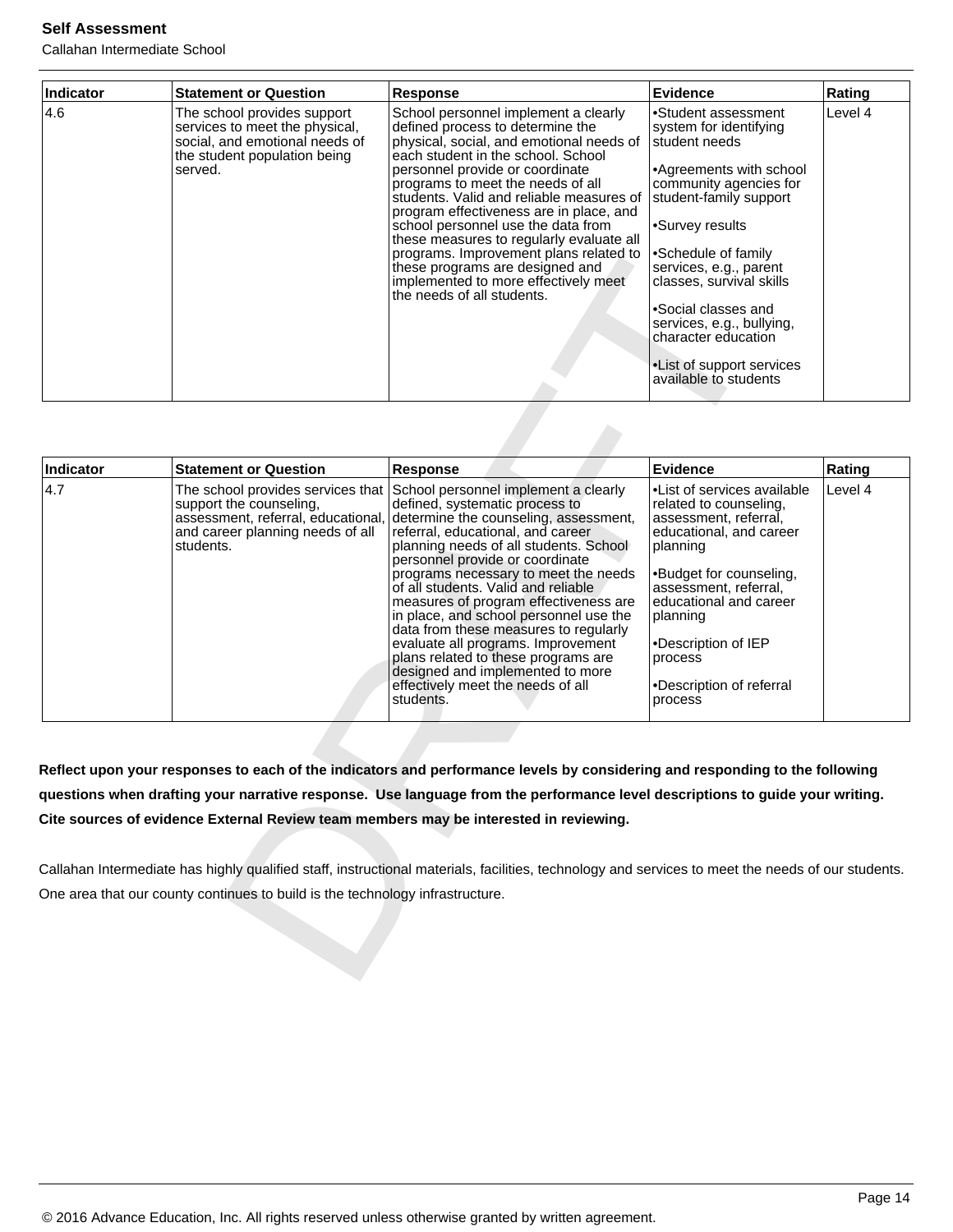# **Standard 5: Using Results for Continuous Improvement**

The school implements a comprehensive assessment system that generates a range of data about student learning and school effectiveness and uses the results to guide continuous improvement.

Overall Rating: 3.8

| Indicator | <b>Statement or Question</b>                                                                                 | Response                                                                                                                                                                                                                                                                                                                                                                                                                                                                                                                                                                                                 | Evidence                                                                                                                                                                                                                                                                                                                                           | Rating  |
|-----------|--------------------------------------------------------------------------------------------------------------|----------------------------------------------------------------------------------------------------------------------------------------------------------------------------------------------------------------------------------------------------------------------------------------------------------------------------------------------------------------------------------------------------------------------------------------------------------------------------------------------------------------------------------------------------------------------------------------------------------|----------------------------------------------------------------------------------------------------------------------------------------------------------------------------------------------------------------------------------------------------------------------------------------------------------------------------------------------------|---------|
| 15.1      | The school establishes and<br>maintains a clearly defined and<br>comprehensive student<br>assessment system. | School personnel maintain and<br>consistently use a comprehensive<br>assessment system that produces data<br>from multiple assessment measures,<br>including locally developed and<br>standardized assessments about<br>student learning and school<br>performance. The system ensures<br>consistent measurement across all<br>classrooms and courses. All<br>assessments are proven reliable and<br>bias free. The system is regularly and<br>systematically evaluated for reliability<br>and effectiveness in improving<br>instruction, student learning, and the<br>conditions that support learning. | l•Documentation or<br>description of evaluation<br>tools/protocols<br>•Survey results<br>•Brief description of<br>student assessment<br>system including range of<br>data produced from<br>standardized and local<br>assessments on student<br>learning and school<br>Iperformance<br>•Evidence that<br>lassessments are reliable<br>and bias free | Level 4 |

| muncator         | əlalement or Question                                                                                                                                                                                                                                           | Response                                                                                                                                                                                                                                                                                                                                                                                                                                                                                                                                                                                                 | cviuence                                                                                                                                                                                                                                                                                                                                        | Rauny   |
|------------------|-----------------------------------------------------------------------------------------------------------------------------------------------------------------------------------------------------------------------------------------------------------------|----------------------------------------------------------------------------------------------------------------------------------------------------------------------------------------------------------------------------------------------------------------------------------------------------------------------------------------------------------------------------------------------------------------------------------------------------------------------------------------------------------------------------------------------------------------------------------------------------------|-------------------------------------------------------------------------------------------------------------------------------------------------------------------------------------------------------------------------------------------------------------------------------------------------------------------------------------------------|---------|
| 5.1              | The school establishes and<br>maintains a clearly defined and<br>comprehensive student<br>assessment system.                                                                                                                                                    | School personnel maintain and<br>consistently use a comprehensive<br>assessment system that produces data<br>from multiple assessment measures,<br>including locally developed and<br>standardized assessments about<br>student learning and school<br>performance. The system ensures<br>consistent measurement across all<br>classrooms and courses. All<br>assessments are proven reliable and<br>bias free. The system is regularly and<br>systematically evaluated for reliability<br>and effectiveness in improving<br>instruction, student learning, and the<br>conditions that support learning. | •Documentation or<br>description of evaluation<br>tools/protocols<br>•Survey results<br>∙Brief description of<br>student assessment<br>system including range of<br>data produced from<br>standardized and local<br>assessments on student<br>learning and school<br>performance<br>•Evidence that<br>assessments are reliable<br>and bias free | Level 4 |
| Indicator        | <b>Statement or Question</b>                                                                                                                                                                                                                                    | <b>Response</b>                                                                                                                                                                                                                                                                                                                                                                                                                                                                                                                                                                                          | <b>Evidence</b>                                                                                                                                                                                                                                                                                                                                 | Rating  |
| 5.2              | Professional and support staff<br>continuously collect, analyze, and<br>apply learning from a range of<br>data sources, including<br>comparison and trend data about<br>student learning, instruction,<br>program evaluation, and<br>organizational conditions. | Systematic processes and procedures<br>for collecting, analyzing, and applying<br>learning from all data sources are<br>documented and used consistently by<br>professional and support staff. Data<br>sources include comparison and trend<br>data that provide a comprehensive and<br>complete picture of student learning,<br>instruction, the effectiveness of<br>programs, and the conditions that<br>support learning. All school personnel<br>use data to design, implement, and<br>evaluate continuous improvement plans                                                                         | •Survey results<br>•Written protocols and<br>procedures for data<br>collection and analysis<br>•Examples of use of data<br>to design, implement, and<br>evaluate continuous<br>improvement plans and<br>apply learning<br>•List of data sources                                                                                                 | Level 4 |
|                  |                                                                                                                                                                                                                                                                 | to improve student learning, instruction,<br>the effectiveness of programs, and<br>organizational conditions.                                                                                                                                                                                                                                                                                                                                                                                                                                                                                            | related to student learning,<br>instruction, program<br>effectiveness, and<br>conditions that support<br>learning                                                                                                                                                                                                                               |         |
| <b>Indicator</b> | <b>Statement or Question</b>                                                                                                                                                                                                                                    | <b>Response</b>                                                                                                                                                                                                                                                                                                                                                                                                                                                                                                                                                                                          | <b>Evidence</b>                                                                                                                                                                                                                                                                                                                                 | Rating  |

| Indicator | <b>Statement or Question</b>                                                                                                            | Response                                                                                                                                             | Evidence                                                                                                                                                                                                                                                      | Rating  |
|-----------|-----------------------------------------------------------------------------------------------------------------------------------------|------------------------------------------------------------------------------------------------------------------------------------------------------|---------------------------------------------------------------------------------------------------------------------------------------------------------------------------------------------------------------------------------------------------------------|---------|
| 5.3       | Professional and support staff are All professional and support staff<br>trained in the evaluation,<br>interpretation, and use of data. | members are assessed and trained in a<br>rigorous professional development<br>program related to the evaluation,<br>interpretation, and use of data. | •Professional learning<br>schedule specific to the<br>use of data<br>•Documentation of<br>attendance and training<br>related to data use<br>•Survey results<br><b>Training materials specific</b><br>to the evaluation.<br>interpretation, and use of<br>data | Level 3 |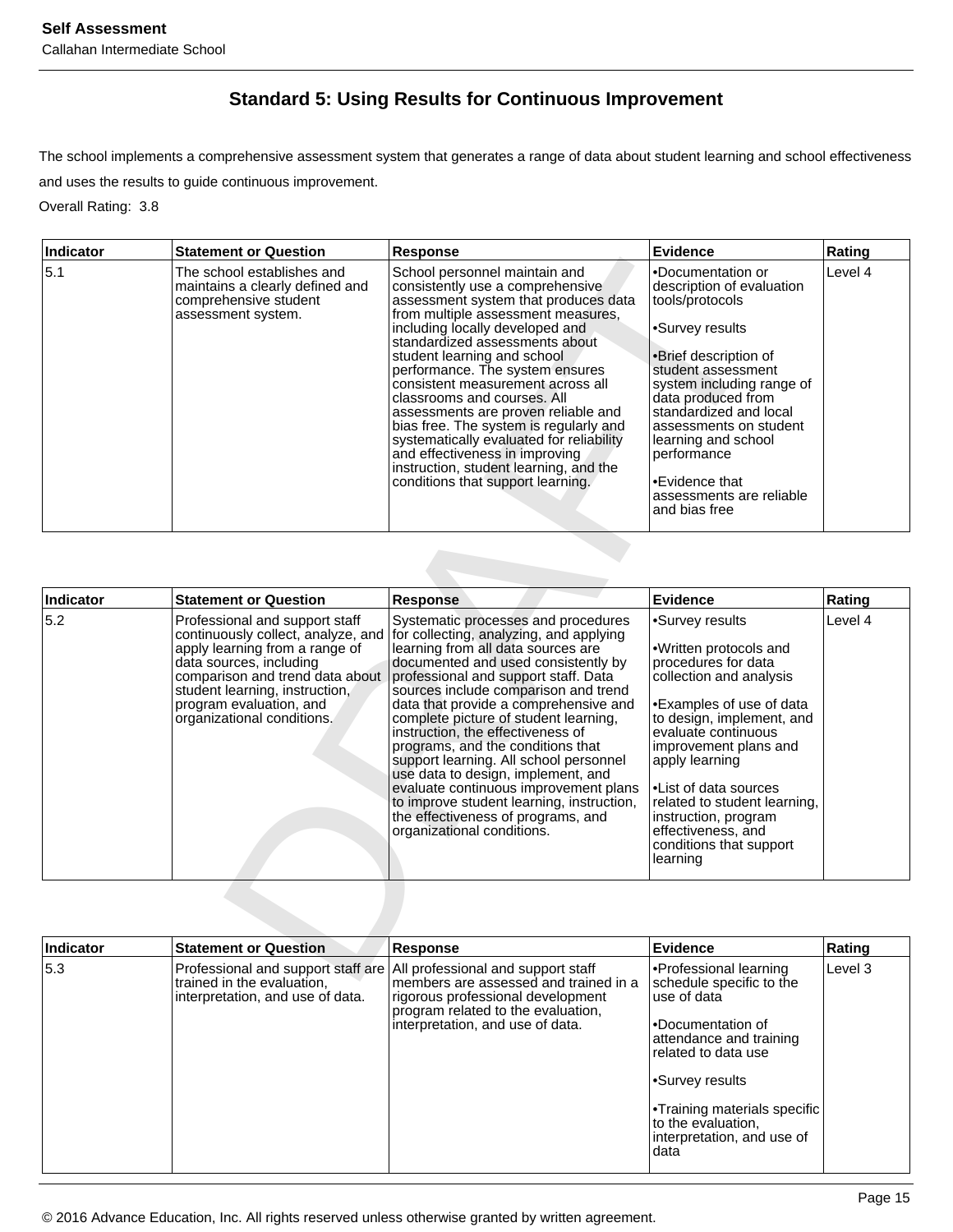| <b>Indicator</b> | <b>Statement or Question</b>                                                                                                                                           | Response                                                                                                                                                                                                                                                                                                                                                                                                                                                                                                                            | Evidence                                                                                                                                                                                                                                                                                                                                                                                                                                     | Rating  |
|------------------|------------------------------------------------------------------------------------------------------------------------------------------------------------------------|-------------------------------------------------------------------------------------------------------------------------------------------------------------------------------------------------------------------------------------------------------------------------------------------------------------------------------------------------------------------------------------------------------------------------------------------------------------------------------------------------------------------------------------|----------------------------------------------------------------------------------------------------------------------------------------------------------------------------------------------------------------------------------------------------------------------------------------------------------------------------------------------------------------------------------------------------------------------------------------------|---------|
| 5.4              | The school engages in a<br>continuous process to determine<br>verifiable improvement in student<br>learning, including readiness for<br>and success at the next level. | Policies and procedures clearly define<br>and describe a process for analyzing<br>data that determine verifiable<br>improvement in student learning<br>including readiness for and success at<br>the next level. Results indicate<br>significant improvement, and school<br>personnel systematically and<br>consistently use these results to design,<br>implement, and evaluate the results of<br>continuous improvement action plans<br>related to student learning, including<br>readiness for and success at the next<br>level. | •Student surveys<br>•Agendas, minutes of<br>meetings related to<br>analysis of data<br>•Description of process for<br>analyzing data to<br>determine verifiable<br>improvement in student<br>learning<br>•Examples of use of<br>results to evaluate<br>continuous improvement<br>action plans<br>•Evidence of student<br>readiness for the next level<br>•Evidence of student<br>growth<br>•Evidence of student<br>success at the next level | Level 4 |

|           |                                                                                                                                                                                                                        | consistently use these results to design,<br>implement, and evaluate the results of<br>continuous improvement action plans<br>related to student learning, including<br>readiness for and success at the next<br>level.                                                                                                             | analyzing data to<br>determine verifiable<br>improvement in student<br>learning<br>•Examples of use of<br>results to evaluate<br>continuous improvement<br>action plans<br>•Evidence of student<br>readiness for the next level<br>•Evidence of student<br>growth<br>•Evidence of student<br>success at the next level                                                                                                                |         |
|-----------|------------------------------------------------------------------------------------------------------------------------------------------------------------------------------------------------------------------------|-------------------------------------------------------------------------------------------------------------------------------------------------------------------------------------------------------------------------------------------------------------------------------------------------------------------------------------|---------------------------------------------------------------------------------------------------------------------------------------------------------------------------------------------------------------------------------------------------------------------------------------------------------------------------------------------------------------------------------------------------------------------------------------|---------|
| Indicator | <b>Statement or Question</b>                                                                                                                                                                                           | <b>Response</b>                                                                                                                                                                                                                                                                                                                     | <b>Evidence</b>                                                                                                                                                                                                                                                                                                                                                                                                                       | Rating  |
| 5.5       | Leadership monitors and<br>communicates comprehensive<br>information about student<br>learning, conditions that support<br>student learning, and the<br>achievement of school<br>improvement goals to<br>stakeholders. | Leaders monitor comprehensive<br>information about student learning,<br>conditions that support student learning,<br>and the achievement of school<br>improvement goals. Leaders regularly<br>communicate results using multiple<br>delivery methods and in appropriate<br>degrees of sophistication for all<br>stakeholder groups. | •Communication plan<br>regarding student learning,<br>conditions that support<br>learning, and achievement<br>of school improvement<br>goals to stakeholders<br>•Survey results<br>•Sample communications<br>to stakeholders regarding<br>student learning,<br>conditions that support<br>learning, and achievement<br>of school improvement<br>qoals<br>•Executive summaries of<br>student learning reports to<br>stakeholder groups | Level 4 |

**Reflect upon your responses to each of the indicators and performance levels by considering and responding to the following questions when drafting your narrative response. Use language from the performance level descriptions to guide your writing. Cite sources of evidence External Review team members may be interested in reviewing.**

Our county and school has clearly defined assessment procedures in place to provide direction for instructional decisions. Comprehensive interpretation and use of said data ensure student learning and school effectiveness. Some components of our comprehensive data assessment program include: STAR Reading, STAR Math, IReady Reading, IReady Math, FSA, NGSS Science, as well as basal assessments and teacher created formative assessments.